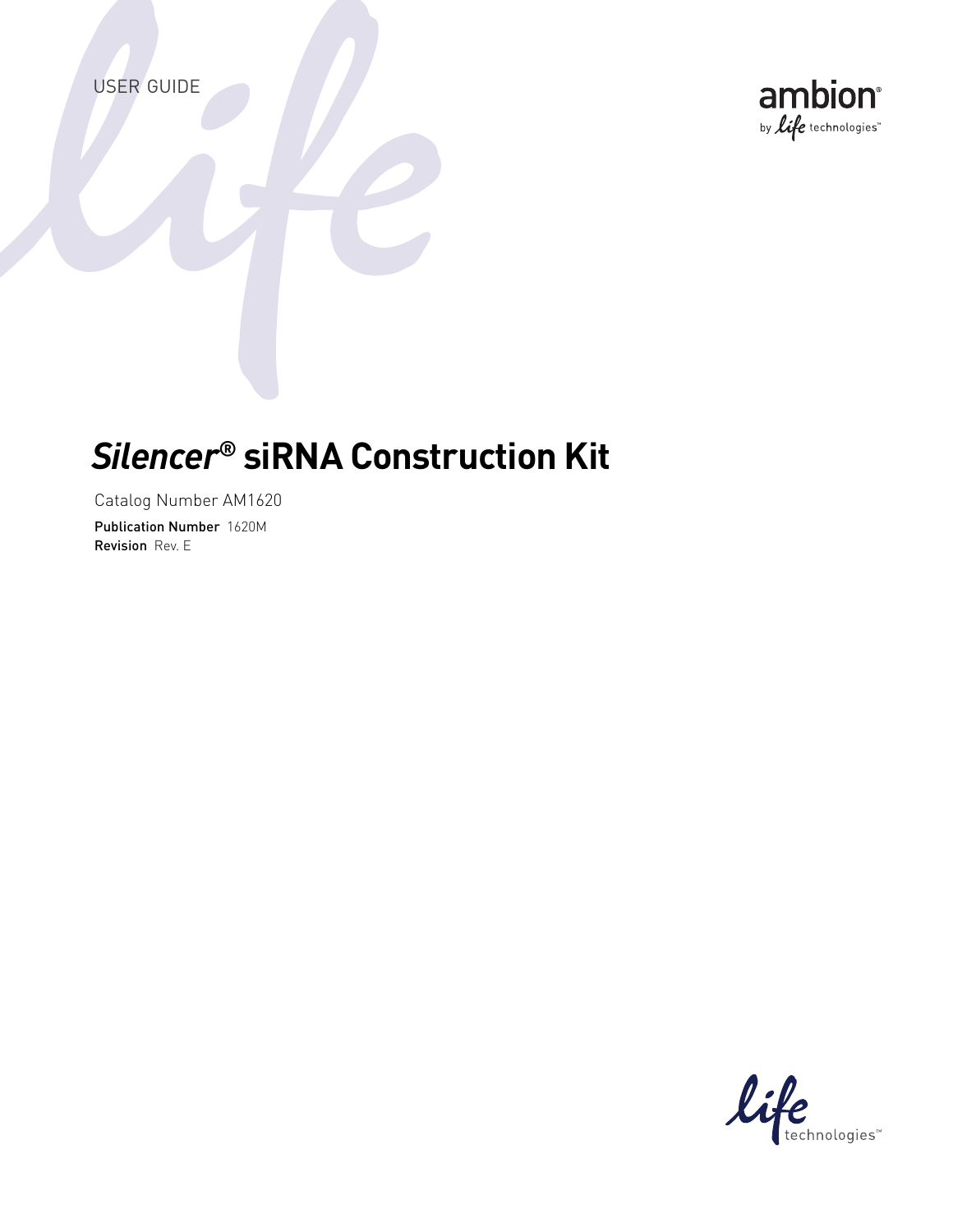#### **For Research Use Only. Not for use in diagnostic procedures.**

Information in this guide is subject to change without notice.

#### **DISCLAIMER**

LIFE TECHNOLOGIES AND/OR ITS AFFILIATE(S) DISCLAIM ALL WARRANTIES WITH RESPECT TO THIS DOCUMENT, EXPRESSED OR IMPLIED, INCLUDING BUT NOT LIMITED TO THOSE OF MERCHANTABILITY OR FITNESS FOR A PARTICULAR PURPOSE. IN NO EVENT SHALL LIFE TECHNOLOGIES AND/OR ITS AFFILIATE(S) BE LIABLE, WHETHER IN CONTRACT, TORT, WARRANTY, OR UNDER ANY STATUTE OR ON ANY OTHER BASIS FOR SPECIAL, INCIDENTAL, INDIRECT, PUNITIVE, MULTIPLE OR CONSEQUENTIAL DAMAGES IN CONNECTION WITH OR ARISING FROM THIS DOCUMENT, INCLUDING BUT NOT LIMITED TO THE USE THEREOF.

#### **NOTICE TO PURCHASER: LIMITED USE LABEL LICENSE: Research Use Only**

[The purchase of this product conveys to the purchaser the limited, non-transferable right to use the purchased amount of the product only to perform internal](mailto:outlicensing@lifetech.com)  research for the sole benefit of the purchaser. No right to resell this product or any of its components is conveyed expressly, by implication, or by estoppel. This product is for internal research purposes only and is not for use in commercial applications of any kind, including, without limitation, quality control and commercial services such as reporting the results of purchaser's activities for a fee or other form of consideration. For information on obtaining additional rights, please contact outlicensing@lifetech.com or Out Licensing, Life Technologies, 5791 Van Allen Way, Carlsbad, California 92008.

#### **TRADEMARKS**

The trademarks mentioned herein are the property of Life Technologies Corporation or their respective owners.

© 2012 Life Technologies Corporation. All rights reserved.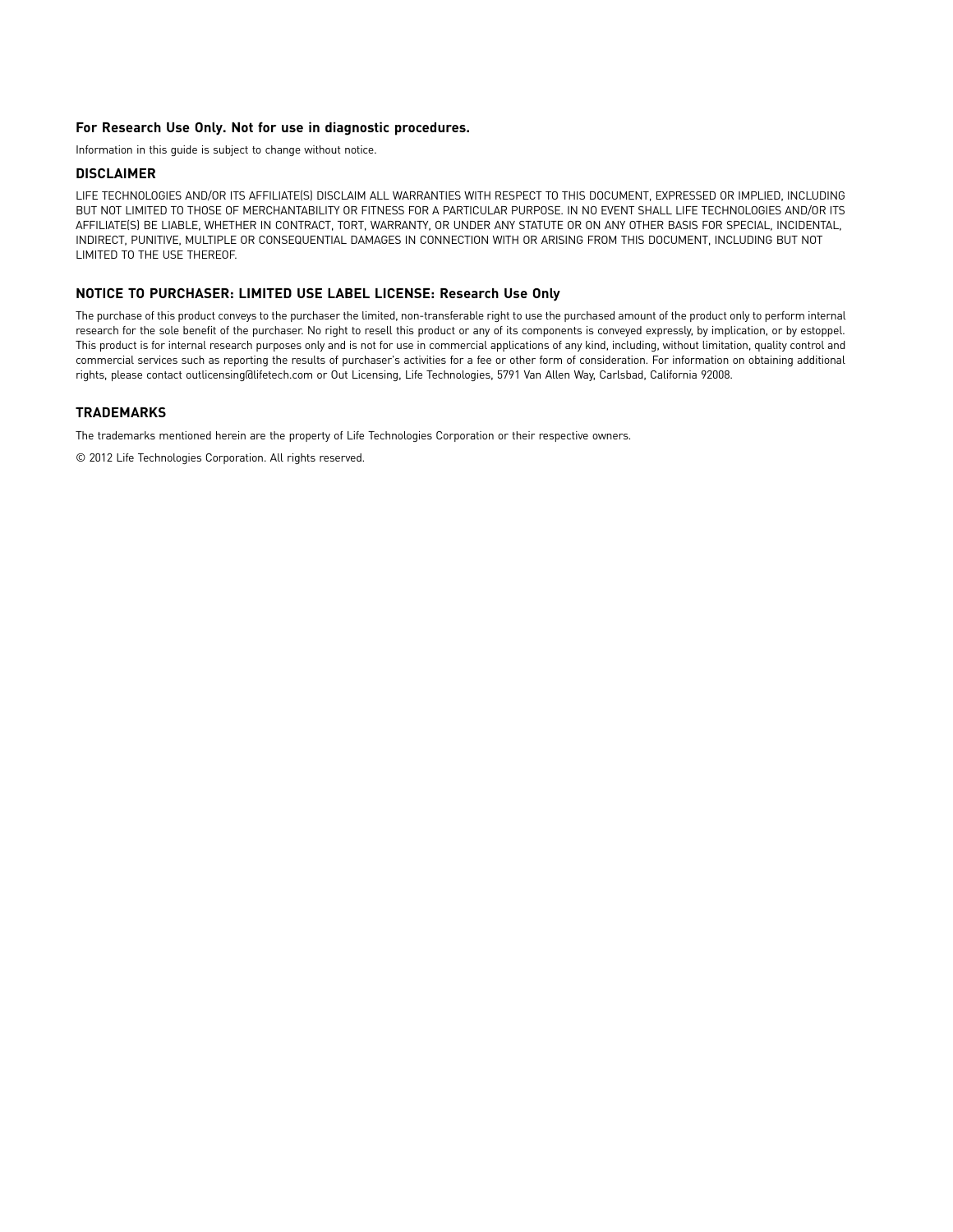# **Contents**

| APPENDIX A Supplemental Information  25                                                                        |  |
|----------------------------------------------------------------------------------------------------------------|--|
|                                                                                                                |  |
|                                                                                                                |  |
|                                                                                                                |  |
|                                                                                                                |  |
|                                                                                                                |  |
|                                                                                                                |  |
| Additional recipes (and according to the control of the control of the control of the control of the control o |  |
|                                                                                                                |  |
|                                                                                                                |  |
|                                                                                                                |  |
|                                                                                                                |  |
|                                                                                                                |  |
|                                                                                                                |  |
|                                                                                                                |  |
| <b>APPENDIX B</b>                                                                                              |  |
|                                                                                                                |  |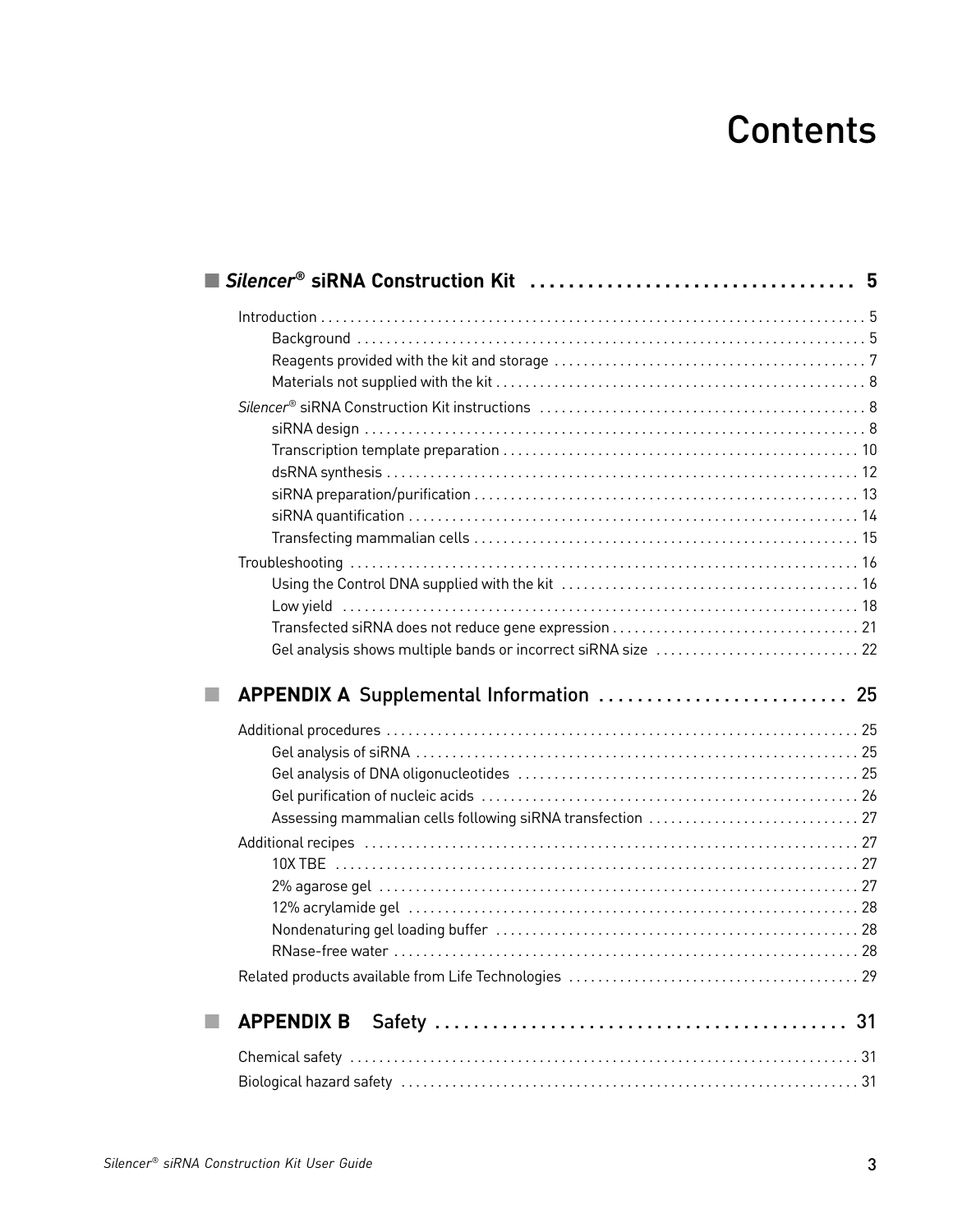| Obtaining SDSs (and according to the control of the control of the control of the control of the control of the control of the control of the control of the control of the control of the control of the control of the contr |  |
|--------------------------------------------------------------------------------------------------------------------------------------------------------------------------------------------------------------------------------|--|
|                                                                                                                                                                                                                                |  |
|                                                                                                                                                                                                                                |  |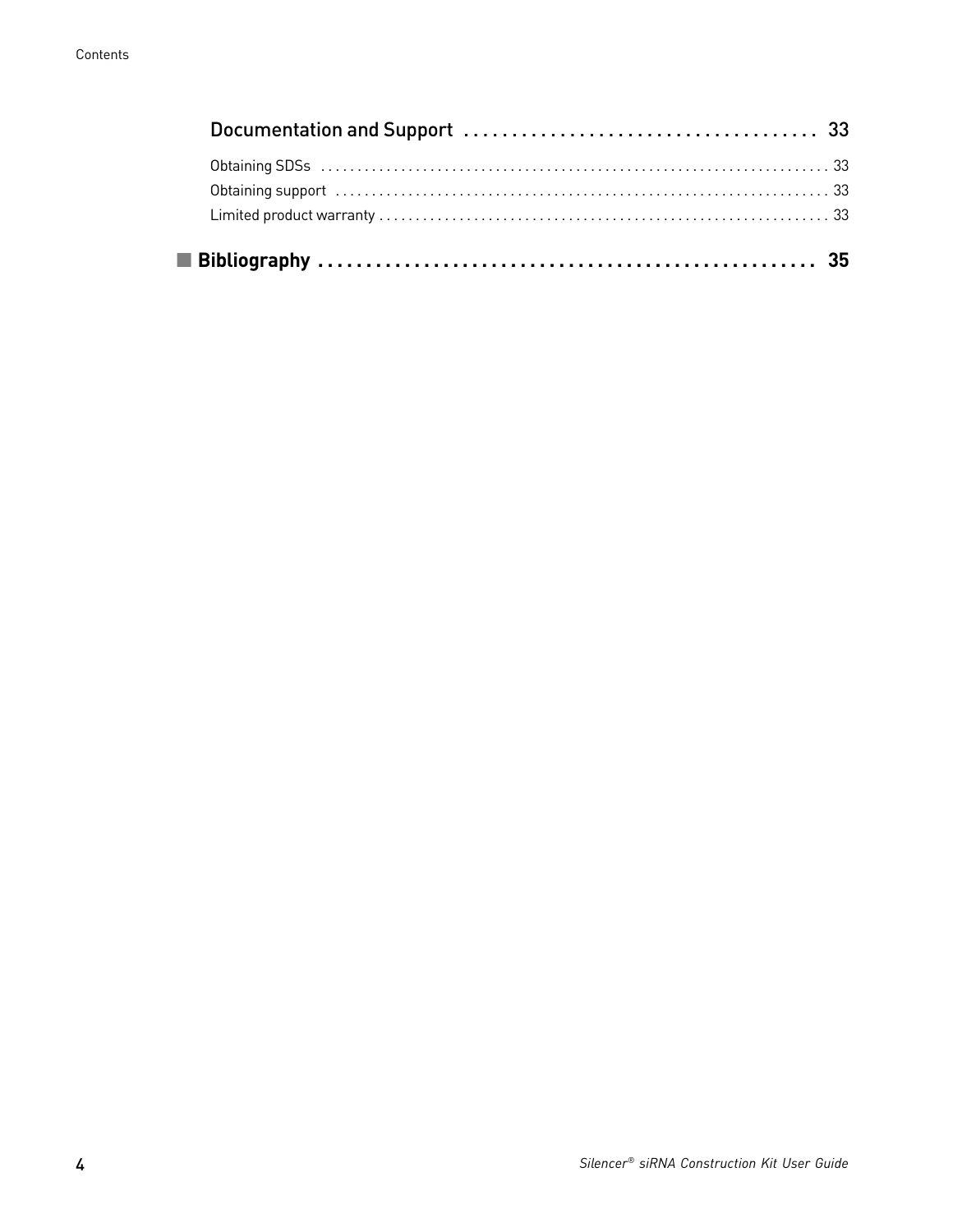# <span id="page-4-0"></span>*Silencer®* siRNA Construction Kit

IMPORTANT! Before using this product, read and understand the information in the "Safety" appendix in this document.

# <span id="page-4-1"></span>**Introduction**

<span id="page-4-2"></span>Background **Post-Transcriptional Gene Silencing and RNA interference (RNAi) are terms** describing the specific suppression of genes by complementary dsRNA (for a recent review, see Sharp 2001). Although the mechanism by which dsRNA suppresses gene expression is not entirely understood, experimental data provide important insights. In non-mammalian systems such as *Drosophila*, it appears that longer dsRNA is processed into 21–23 nt dsRNA (called small interfering RNA or siRNA) by an enzyme containing RNase III motifs (Bernstein et al., 2001, Grishok et al., 2001, Hamilton and Baulcombe 1999, Knight and Bass 2001, Zamore et al., 2000). The siRNA apparently then acts as a guide sequence within a multicomponent nuclease complex to target complementary mRNA for degradation (Hammond et al., 2001).

> Long dsRNA is routinely used in non-mammalian cells and organisms to effect gene silencing. Mammalian cells, however, have a potent antiviral response pathway that induces global changes in gene expression when dsRNA molecules longer than 30 nt are introduced into cells (Stark et al., 1998, Manche et al., 1992, Minks et al., 1979). The antiviral response makes it difficult to distinguish target-specific effects of long dsRNA from the general antiviral response. siRNAs, comprised of 21-mer dsRNAs, do not trigger the antiviral response, making it possible to perform gene silencing experiments in mammalian cells (Elbashir et al., 2001, Caplen et al., 2001, Hutvagner et al., 2001, Jarvis and Ford 2001).

#### siRNA synthesis by in vitro transcription

Whereas most RNAi experiments in *Drosophila*, *C. elegans*, and other non-mammalian cells have used in vitro transcribed RNA molecules, early siRNA experiments in mammalian cells used chemically synthesized RNA oligomers. Chemically synthesized siRNAs were probably used because there are no sequence limitations for chemical synthesis. In contrast, in vitro transcription using T7 RNA polymerase requires that the first 2 nucleotides of the RNA transcript be GG or GA to ensure efficient synthesis (Milligan 1987). Requiring a GG or GA at the 5' ends of both the sense and antisense strands of an siRNA in addition to the required 3' terminal UU greatly reduces the number of potential target sites for siRNA experiments. This constraint essentially eliminates in vitro transcription as a viable option for preparing siRNAs.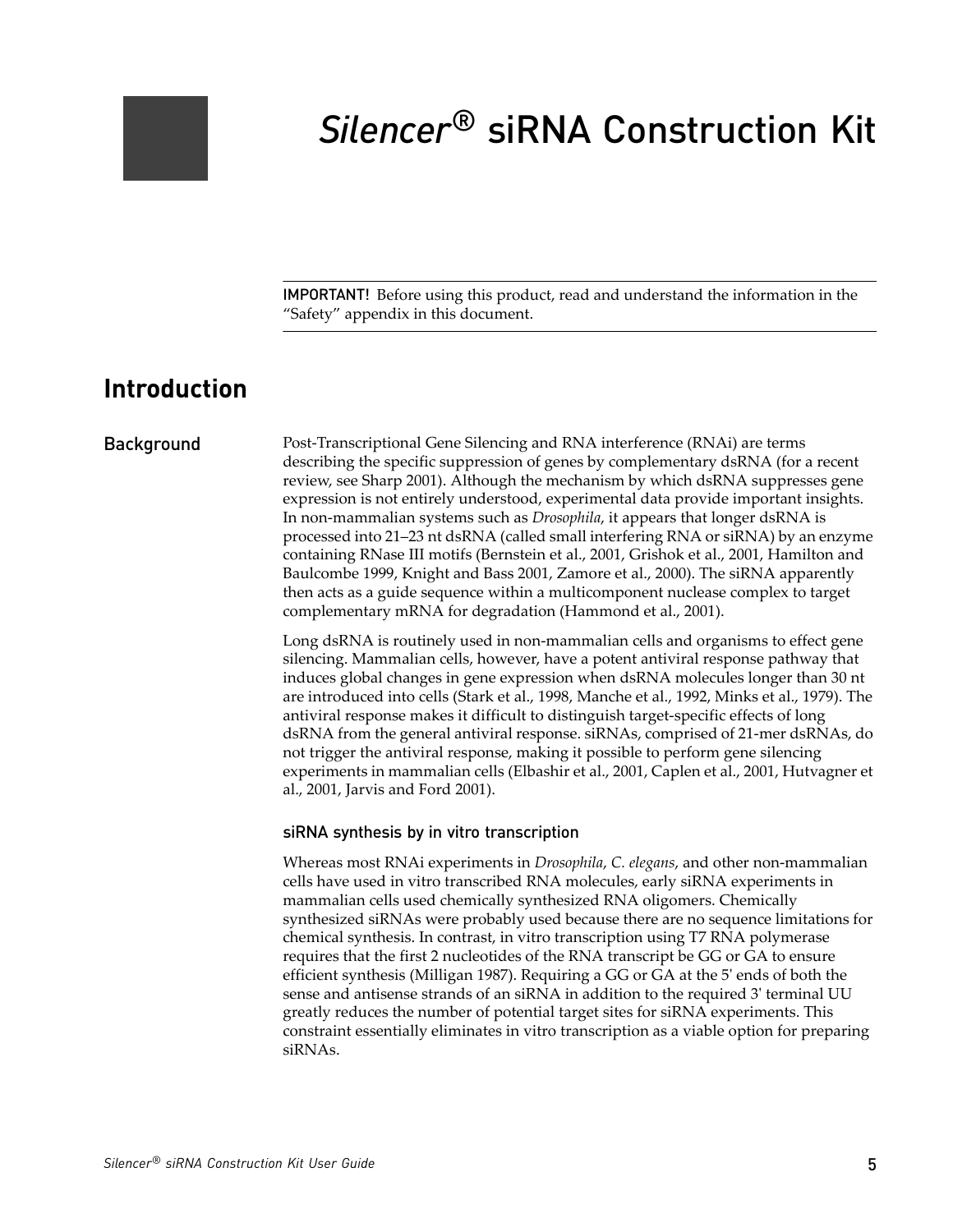The *Silencer*® siRNA Construction Kit overcomes the sequence requirements of traditional in vitro transcription strategies by using siRNA template oligonucleotides containing a "leader" sequence that is complementary to the T7 Promoter Primer included in the kit (Figure 2). Inclusion of leader sequences provides two benefits:

- The 8 nt leader sequence is optimized for maximal RNA yield.
- After transcription and hybridization of the sense and antisense strands of the siRNA, the leader sequences are efficiently removed from the dsRNA preparation, eliminating the need to select target mRNA sequences that are compatible with T7 transcription.



Figure 1 *Silencer®* siRNA Construction Kit procedure overview

- a. Two 29-mer DNA oligonucleotides (template oligonucleotides) with 21 nt encoding the siRNA and 8 nt complementary to the T7 Promoter Primer are synthesized and desalted.
- b. In separate reactions, the 2 template oligonucleotides are hybridized to a T7 Promoter Primer (an oligonucleotide provided with the kit that contains a T7 promoter sequence and 8 nt complementary to the template oligonucleotides).
- c. The 3' ends of the hybridized DNA oligonucleotides are extended by the Klenow fragment of DNA polymerase to create double-stranded siRNA transcription templates.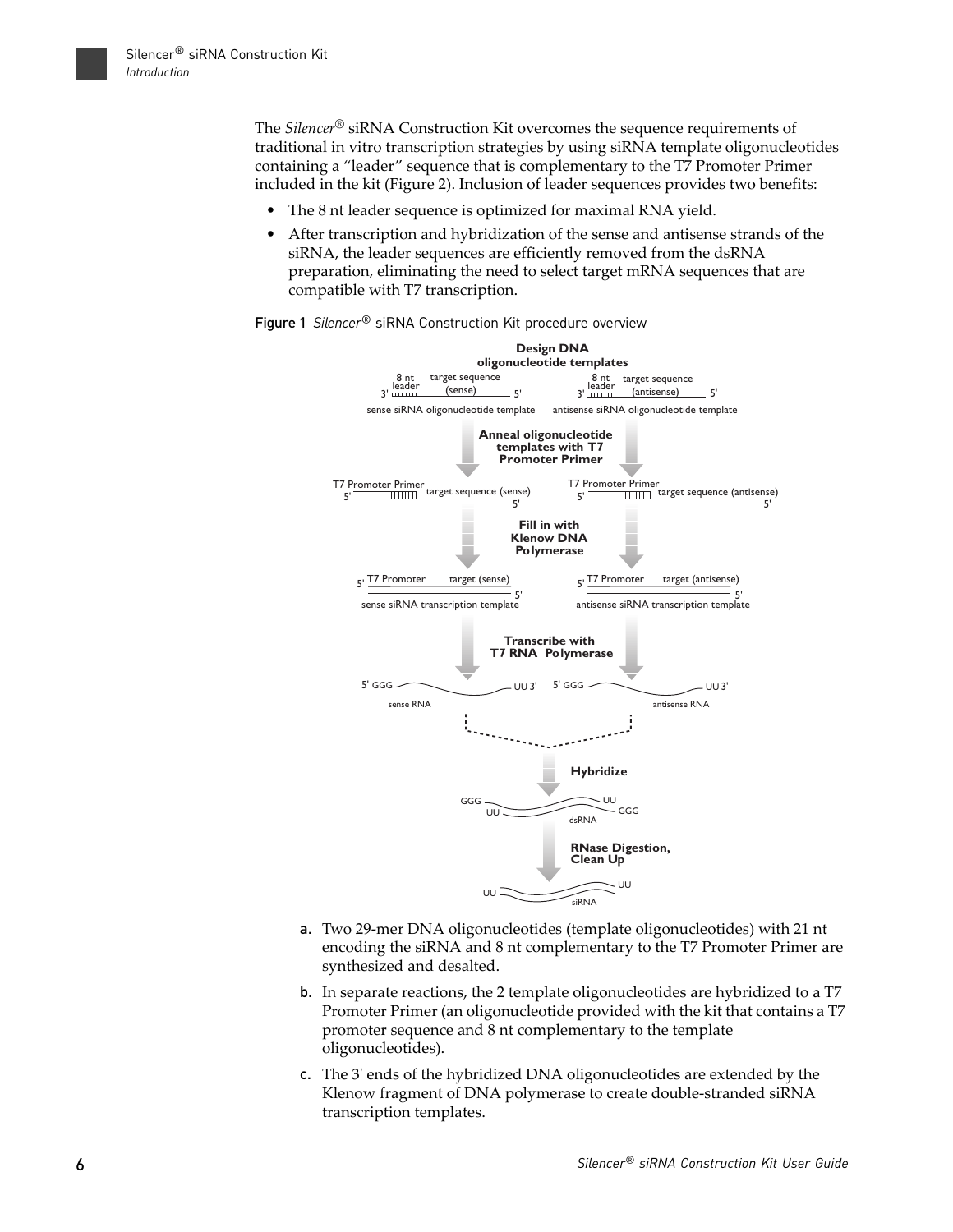- d. The sense and antisense siRNA templates are transcribed by T7 RNA polymerase and the resulting RNA transcripts are hybridized to create dsRNA. The dsRNA consists of 5' terminal single-stranded leader sequences, a 19 nt target specific dsRNA, and 3' terminal UUs.
- e. The leader sequences are removed by digesting the dsRNA with a singlestrand specific ribonuclease. Overhanging UU dinucleotides will remain on the siRNA because the RNase does not cleave U residues. The DNA template is removed at the same time by a deoxyribonuclease.
- f. The resulting siRNA is purified by glass fiber filter binding and elution which removes excess nucleotides, short oligomers, proteins, and salts in the reaction.

The end product is a double-stranded 21-mer siRNA with 3' terminal uridine dimers that can effectively reduce the expression of target mRNA when transfected into mammalian cells.

The *Silencer*® siRNA Construction Kit provides reagents for construction of 15 different siRNAs.

### <span id="page-6-0"></span>Reagents provided with the kit and storage

#### Template Preparation

| Amount      | <b>Component</b>           | <b>Storage</b>  |
|-------------|----------------------------|-----------------|
| $200 \mu L$ | DNA Hybridization Buffer   | $-20^{\circ}$ C |
| $60 \mu L$  | T7 Promoter Primer         | $-20^{\circ}$ C |
| $60 \mu L$  | 10X Klenow Reaction Buffer | $-20^{\circ}$ C |
| $60 \mu L$  | 10X dNTP Mix               | $-20^{\circ}$ C |
| $60 \mu L$  | Exo-Klenow                 | $-20^{\circ}$ C |

#### Transcription Reagents

| Amount     | <b>Component</b>          | <b>Storage</b>   |
|------------|---------------------------|------------------|
| $60 \mu L$ | T7 Enzyme Mix             | $-20^{\circ}$ C. |
| $60 \mu L$ | 10X T7 Reaction Buffer    | $-20^{\circ}$ C. |
| 300 µL     | $2X$ NTP Mix <sup>+</sup> | $-20^{\circ}$ C  |

† Kit life can be prolonged by storing the 2X NTP Mix at –80°C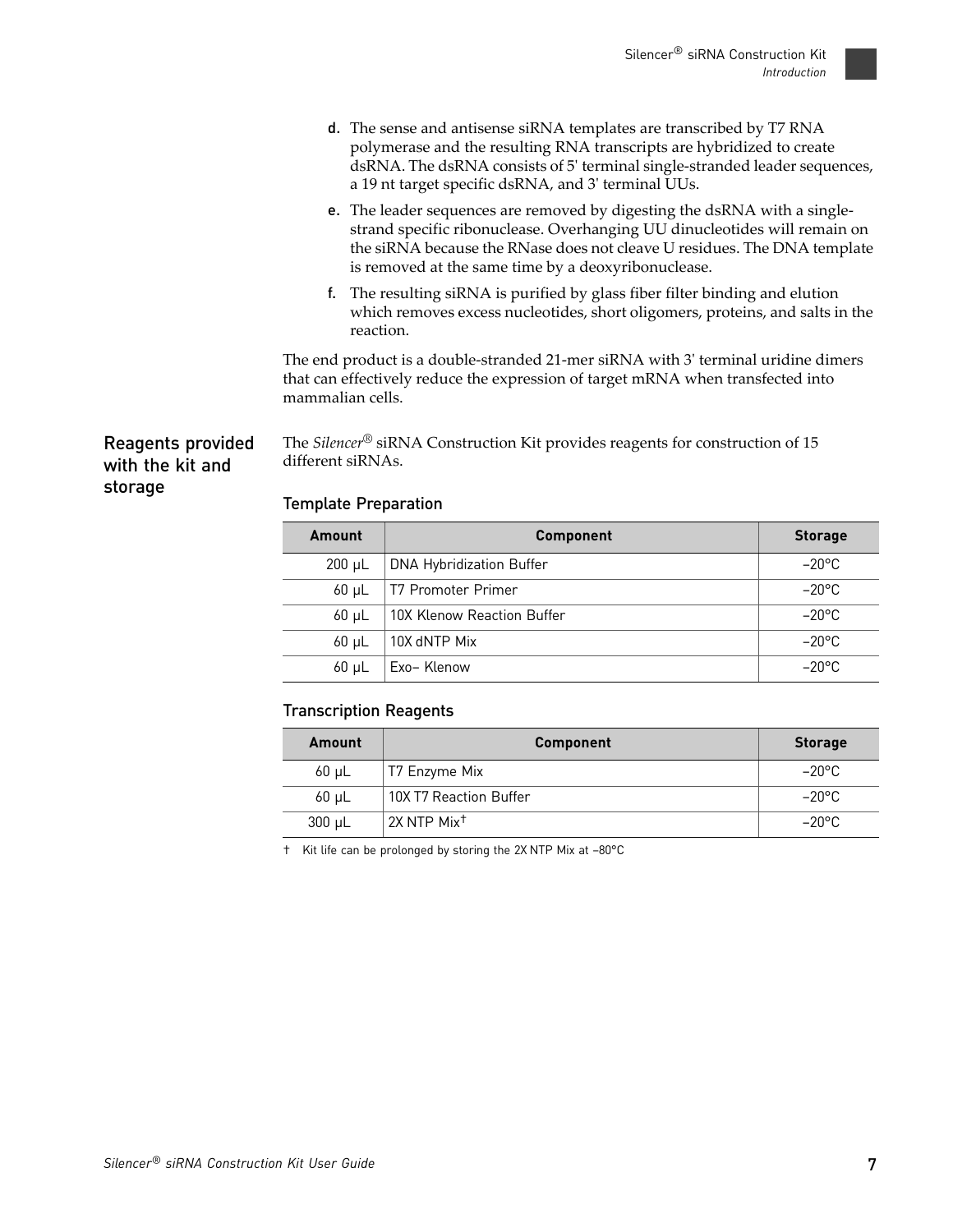#### siRNA Purification

| Amount           | <b>Component</b>                   | <b>Storage</b>        |
|------------------|------------------------------------|-----------------------|
| $90 \mu L$       | Digestion Buffer                   | $-20^{\circ}$ C       |
| $37.5$ µL        | <b>DNase</b>                       | $-20$ °C              |
| $45 \mu L$       | RNase                              | $-20^{\circ}$ C       |
| $7.8$ mL         | siRNA Binding Buffer               | room temp             |
|                  | Add 5.3 mL 100% ethanol before use |                       |
| $20 \text{ mL}$  | siRNA Wash Buffer                  | room temp             |
|                  | Add 11 mL 100% ethanol before use  |                       |
| 15               | <b>Filter Cartridges</b>           | room temp             |
| 30               | <b>Collection Tubes</b>            | room temp             |
| $3.5 \text{ mL}$ | Nuclease-free Water                | any temp <sup>+</sup> |

† Store Nuclease-free Water at –20°C, 4°C, or room temp

#### Positive Control Reagents

| Amount     | <b>Component</b>               | <b>Storage</b>  |
|------------|--------------------------------|-----------------|
| $10 \mu L$ | Sense Control DNA (100 µM)     | $-20^{\circ}$ C |
| $10 \mu L$ | Antisense Control DNA (100 µM) | $-20^{\circ}$ C |

<span id="page-7-0"></span>Materials not supplied with the kit

#### Template oligonucleotides (DNA)

Template oligonucleotides (DNA) are 29 nt in length. The 8 nucleotides at the 3' end of each oligonucleotide must be 5'-CCTGTCTC-3'. See section ["siRNA design" on page 8](#page-7-2)  for complete instructions on designing template oligonucleotides.

Order the smallest scale synthesis of the oligonucleotides. Desalting is typically sufficient purification.

#### (optional) Radiolabeled NTP

Radiolabeled NTP, for example [a-32P]GTP, ATP, or CTP, can be included in the reaction as a tracer to aid in the quantitation and assessment of the siRNA synthesized. Any specific activity of radiolabeled nucleotide is acceptable.

**IMPORTANT!**  $[a^{-32}P]$ UTP should not be used to trace label the siRNA because a modified UTP is present in the NTP mixture to enhance siRNA potency.

## <span id="page-7-1"></span>*Silencer***® siRNA Construction Kit instructions**

<span id="page-7-2"></span>siRNA design Using siRNA for gene silencing is a rapidly evolving tool in molecular biology; these instructions are based on both the current literature, and on empirical observations by scientists at Life Technologies.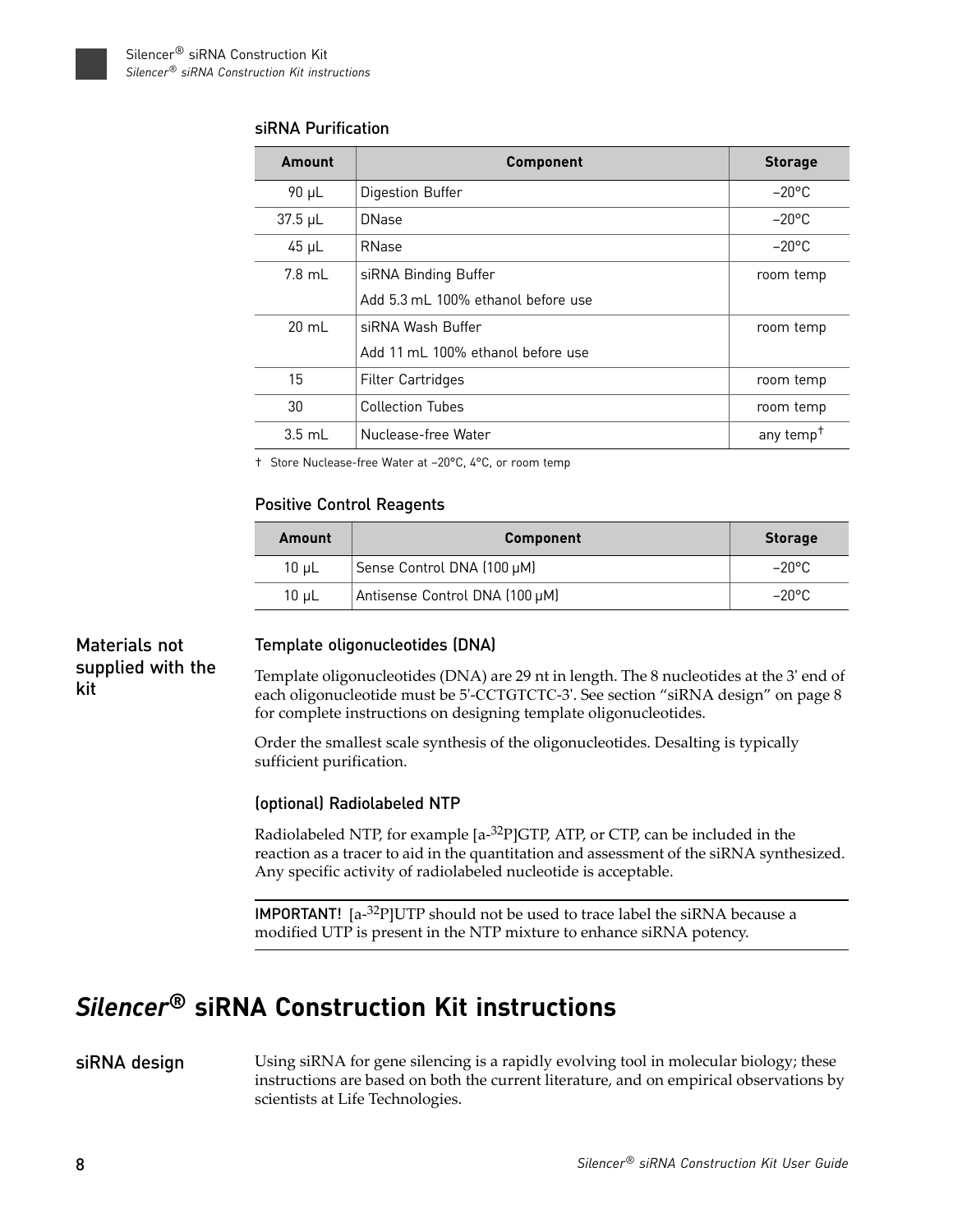1. Find 21 nt sequences in the target mRNA that begin with an AA dinucleotide

Beginning with the AUG start codon of your transcript, scan for AA dinucleotide sequences. Record each AA and the 3' adjacent 19 nucleotides as potential siRNA target sites.

This strategy for choosing siRNA target sites is based on the observation by Elbashir et al. (EMBO 2001) that siRNA with 3' overhanging UU dinucleotides are the most effective. Since then, however, siRNA with other 3' terminal dinucleotide overhangs have been transfected into cells and shown to induce RNAi. If desired, you may modify this target site selection strategy to produce siRNA with other dinucleotide overhangs, but it is essential to avoid G residues in the overhang because the siRNA will be cleaved by RNase at single-stranded G residues.

<span id="page-8-0"></span>2. Select 2–4 target sequences

Research at Life Technologies has found that typically more than half of randomly designed siRNAs provide at least a 50% reduction in target mRNA levels and approximately 1 of 4 siRNAs provide a 75–95% reduction. Choose target sites from among the sequences identified in step 1 based on the following guidelines:

- Since some regions of mRNA may be either highly structured or bound by regulatory proteins, we generally select siRNA target sites at different positions along the length of the gene sequence. We have not seen any correlation between the position of target sites on the mRNA and siRNA potency.
- Compare the potential target sites to the appropriate genome database (human, mouse, rat, etc.) and eliminate from consideration any target sequences with more than 16–17 contiguous base pairs of homology to other coding sequences. We suggest using BLAST, which can be found on the NCBI server at:

[www.ncbi.nlm.nih.gov/BLAST.](www.ncbi.nlm.nih.gov/BLAST)

- Life Technologies researchers find that siRNAs with 30–50% GC content are more active than those with a higher G/C content.
- 3. Negative Controls

siRNA experiments should include a negative control siRNA with the same nucleotide composition as the experimental siRNA but which lacks significant sequence homology to the genome. To design a negative control siRNA, scramble the nucleotide sequence of the gene-specific siRNA and conduct a search to make sure it lacks homology to any other gene.

- <span id="page-8-1"></span>4. Design template oligonucleotides (DNA)
	- a. See Figure [2 on page 10](#page-9-1) for an example of template oligonucleotide design.
		- The antisense template oligonucleotide should have 21 nt at the 5' end that is the DNA counterpart of the target mRNA sequence chosen, i.e. the same sequence as the target RNA except that U residues are replaced with T's.
		- The sense template oligonucleotide should start with an AA dinucleotide at the 5' end followed by 19 nt that are complementary to the target sequence identified in step [2.](#page-8-0)
		- The 8 nt at the 3' end of both oligonucleotides should be the following sequence: 5'-CCTGTCTC-3'.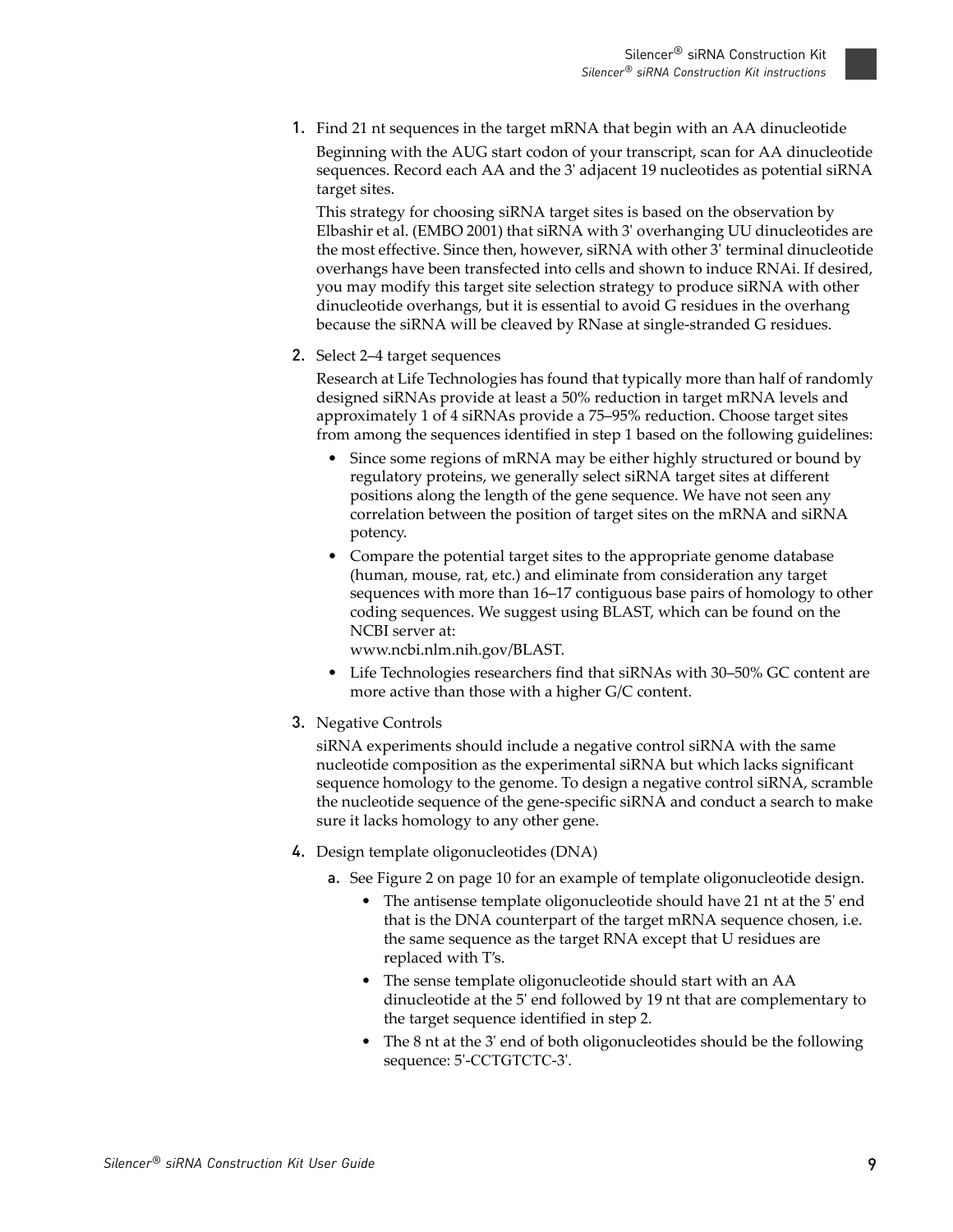This 8 nt sequence is complementary to the T7 Promoter Primer provided with the *Silencer*® siRNA Construction Kit. Hybridization of the template oligonucleotides to the T7 Promoter Primer will add the T7 promoter sequence to the 5' ends of the template oligonucleotide so that after the fill-in reaction, they can be efficiently transcribed.

<span id="page-9-1"></span>Figure 2 Example of Template Oligonucleotide Design

Target mRNA sequence 5'- AACGAUUGACAGCGGAUUGCC-3'

Order these oligonucleotides to make an siRNA that targets the mRNA sequence shown above:

5'-AACGATTGACAGCGGATTGCCCCTGTCTC-3' Antisense template oligonucleotide (DNA)

Sense template oligonucleotide (DNA) 5'-AAGGCAATCCGCTGTCAATCGCCTGTCTC-3'

b. Check your design

Note that transcription of the antisense oligonucleotide will generate RNA that is complementary to the target mRNA.

Also note that transcription of the sense template generates a 3' terminal UU that is not complementary to the antisense strand of the siRNA. This UU sequence does not need to be part of the mRNA sequence because the sense strand of the siRNA appears to have no function in targeting mRNAs for degradation.

c. Order the oligonucleotides

Order the sense and antisense template DNA oligonucleotides for each siRNA. The smallest scale synthesis (40 nmol or less) is sufficient for hundreds of transcription reactions. Desalting is typically sufficient purification for generating efficient transcription templates.

<span id="page-9-0"></span>**Transcription** template preparation To make an efficient transcription template, the sense and antisense template oligonucleotides (DNA) for each siRNA must be converted to dsDNA with a T7 promoter at the 5' end. This is accomplished by hybridizing the 2 oligonucleotides to the T7 Promoter Primer provided with the *Silencer*® siRNA Construction Kit and extending the T7 Promoter Primer and template oligonucleotides using a DNA polymerization reaction.

1. Resuspend the template oligonucleotides to 200 µM in nuclease-free water

Oligonucleotides are usually supplied dry; tap the tubes containing the oligonucleotides on the bench to force the powder to the bottom of the tubes. Check the specification sheet supplied with the oligonucleotides to see how much was synthesized, and dissolve the sense and antisense template oligonucleotides in nuclease-free water to approximately 200 µM.

- <span id="page-9-2"></span>**2.** Determine the template oligonucleotide concentration by  $A_{260}$ 
	- **a.** Measure the  $A_{260}$  of a 1:250 dilution of the DNA template oligonucleotides

10 *Silencer® siRNA Construction Kit User Guide*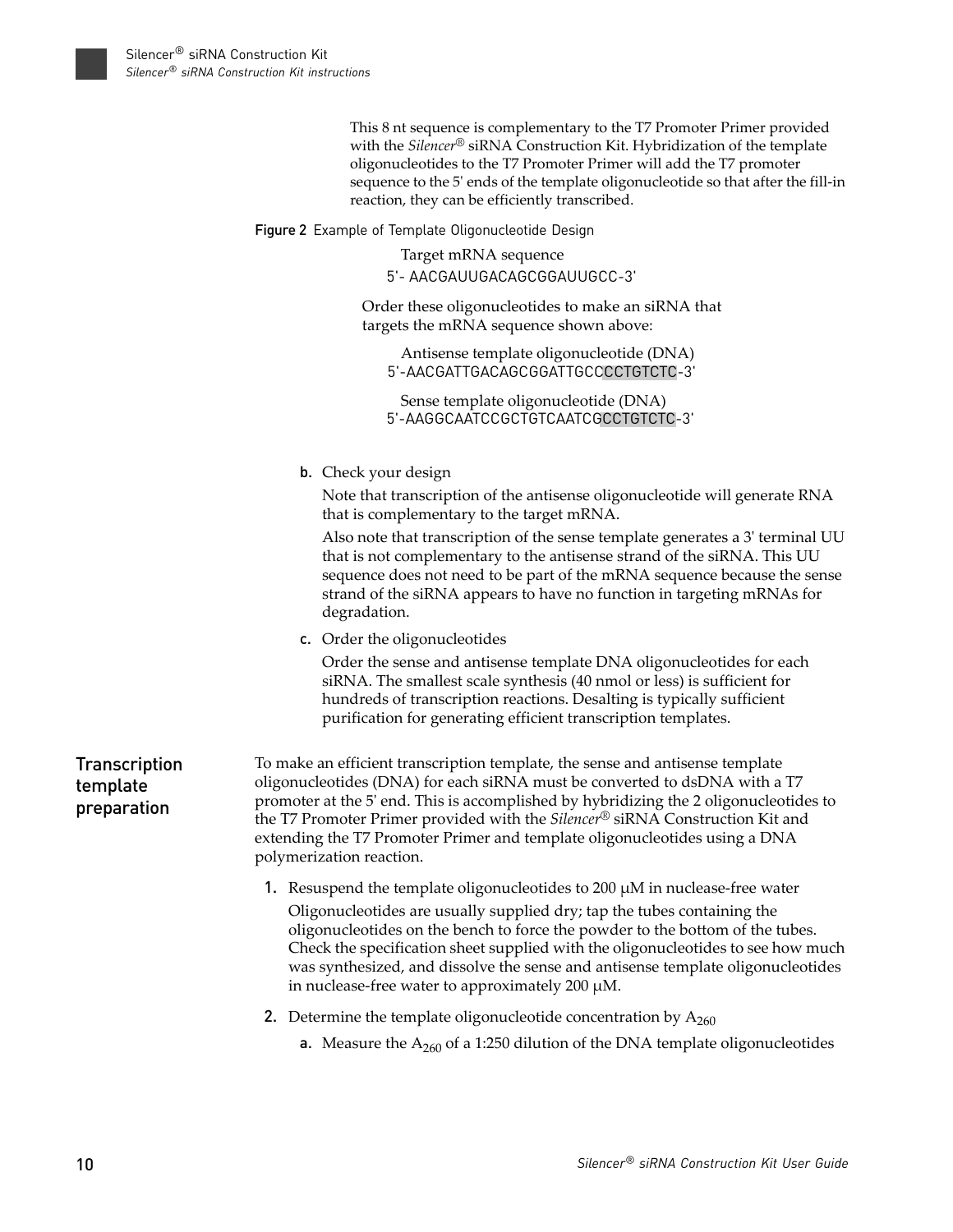Dilute a small sample of the sense and antisense template oligonucleotides 1:250 into TE (10 mM Tris-HCl pH 8, 1 mM EDTA) and read the absorbance at 260 nm in a spectrophotometer. Be sure to blank the spectrophotometer with the same TE that was used for sample dilution.

b. Determine the oligonucleotide concentration in µg/mL

Multiply the absorbance reading by 5000 to determine the concentration of the oligonucleotides in µg/mL. (See the explanation below.)

 $5000 = 250$ -fold dilution X 20 µg oligo/mL per absorbance unit\*

\*20 µg/mL is used to compensate for the non-full length oligonucleotide that is typically present in chemically synthesized oligonucleotide preps.

c. Determine the molar concentration of the oligonucleotides

The molar concentration of the oligonucleotides in  $\mu$ M can be determined by dividing the µg/mL concentration by 9.7. (See the explanation below.)

• There are 9.7 µg of DNA in 1 nmole of an average 29-mer:

29 nt X 0.333  $\mu$ g/nmol for each nt = 9.7  $\mu$ g/nmol

• Dividing the  $\mu$ g/mL concentration by 9.7 yields the  $\mu$ M concentration as shown below:

$$
\frac{X \mu g}{mL} = \frac{X \mu g}{mL} \times \frac{nmol}{9.7 \mu g} = \frac{X \text{ nmol}}{mL (9.7)} = \frac{X \mu mol}{L (9.7)} = \frac{X \mu M}{9.7}
$$

Therefore  $\mu$ M = X ÷ 9.7

d. Example calculation

A 1:250 dilution of an oligonucleotide solution has an  $A_{260}$  of 0.4. The molar concentration is determined as follows:

 $0.4 \times 5000 \mu g/mL$  per A<sub>260</sub> = 2000  $\mu g/mL$ 

2000  $\mu$ g/mL divided by 9.7  $\mu$ g/nmol = ~206  $\mu$ M

3. Make a 100 µM solution of each oligonucleotide

Dilute an aliquot of each template oligonucleotide to  $100 \mu M$  using nuclease-free water or TE (10 mM Tris-HCl pH 8, 1 mM EDTA). Prepare ~20 µL of 100 µM oligonucleotide solutions.

<span id="page-10-0"></span>4. Thaw the frozen template preparation reagents

Thaw the following kit components at room temperature, then briefly vortex each before use.

- T7 Promoter Primer
- 10X Klenow Reaction Buffer
- 10X dNTP Mix
- Nuclease-free Water

IMPORTANT! Keep the tube of Exo– Klenow at –20°C and do not vortex it.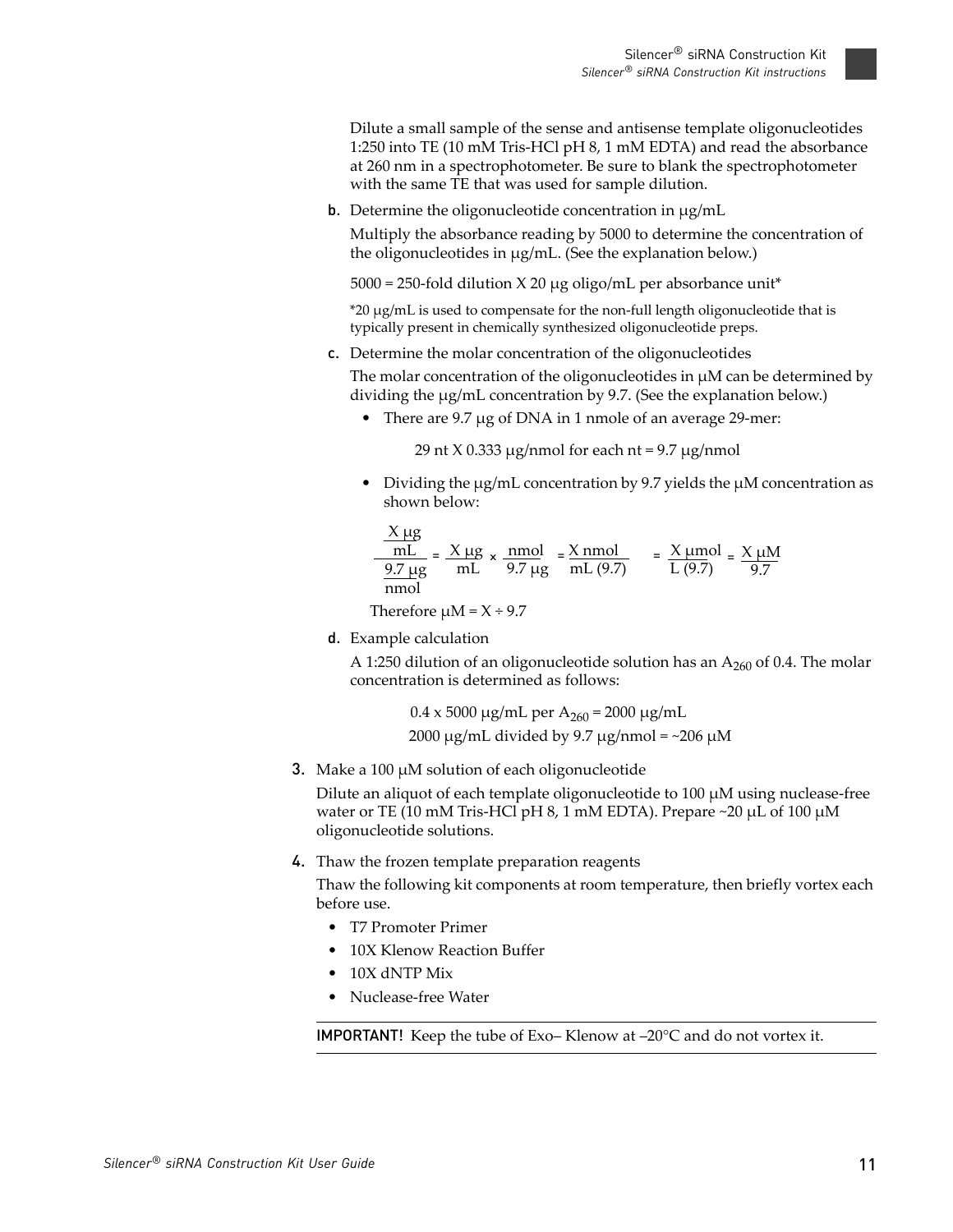- <span id="page-11-2"></span>5. Hybridize each template oligonucleotide to the T7 Promoter Primer
	- a. In separate tubes mix the following:

| Amount | <b>Component</b>                                   |
|--------|----------------------------------------------------|
| 2 uL   | T7 Promoter Primer                                 |
| 6 uL   | DNA Hyb Buffer                                     |
| $2u$ L | either sense or antisense template oligonucleotide |

- b. Heat the mixture to 70°C for 5 min, then leave at room temp for 5 min.
- 6. Fill in with Klenow DNA polymerase
	- a. Add the following to the hybridized oligonucleotides:

| Amount    | <b>Component</b>           |
|-----------|----------------------------|
| $2 \mu L$ | 10X Klenow Reaction Buffer |
| $2 \mu L$ | 10X dNTP Mix               |
| 4 $\mu$ L | Nuclease-free Water        |
| $2 \mu L$ | Fxo-Klenow                 |

- b. Gently mix by pipetting or slow vortexing. Centrifuge briefly to collect the mixture at the bottom of the tube.
- c. Transfer to 37°C incubator and incubate for 30 min.
- <span id="page-11-1"></span>7. Proceed to dsRNA synthesis, or store the templates at –20°C

The siRNA templates can be used directly in a transcription reaction (see next section below) or stored at –20°C until they are needed for transcription.

#### <span id="page-11-0"></span>**dsRNA synthesis** The sense and antisense siRNA templates are transcribed for 2 hours in separate reactions. The reactions are then mixed, and the combined reaction is incubated overnight. Transcribing the templates separately eliminates potential competition between templates for transcription reagents that might limit the synthesis of 1 of the 2 strands of the siRNA duplex. Mixing the transcription reactions facilitates hybridization of the 2 siRNA strands and enables continued RNA synthesis to maximize the dsRNA yield.

1. Thaw the 2X NTP Mix and 10X T7 Reaction Buffer

Thaw the 2X NTP Mix and 10X T7 Reaction Buffer at room temperature. After they have thawed, vortex each tube. Check the 10X T7 Reaction Buffer to see if a precipitate is visible, and if so, vortex the tube until the solution is completely resuspended. Briefly spin both tubes prior to using to ensure that no solution is lost when the tubes are opened.

Keep the tube of T7 Enzyme Mix at –20°C and do not vortex it.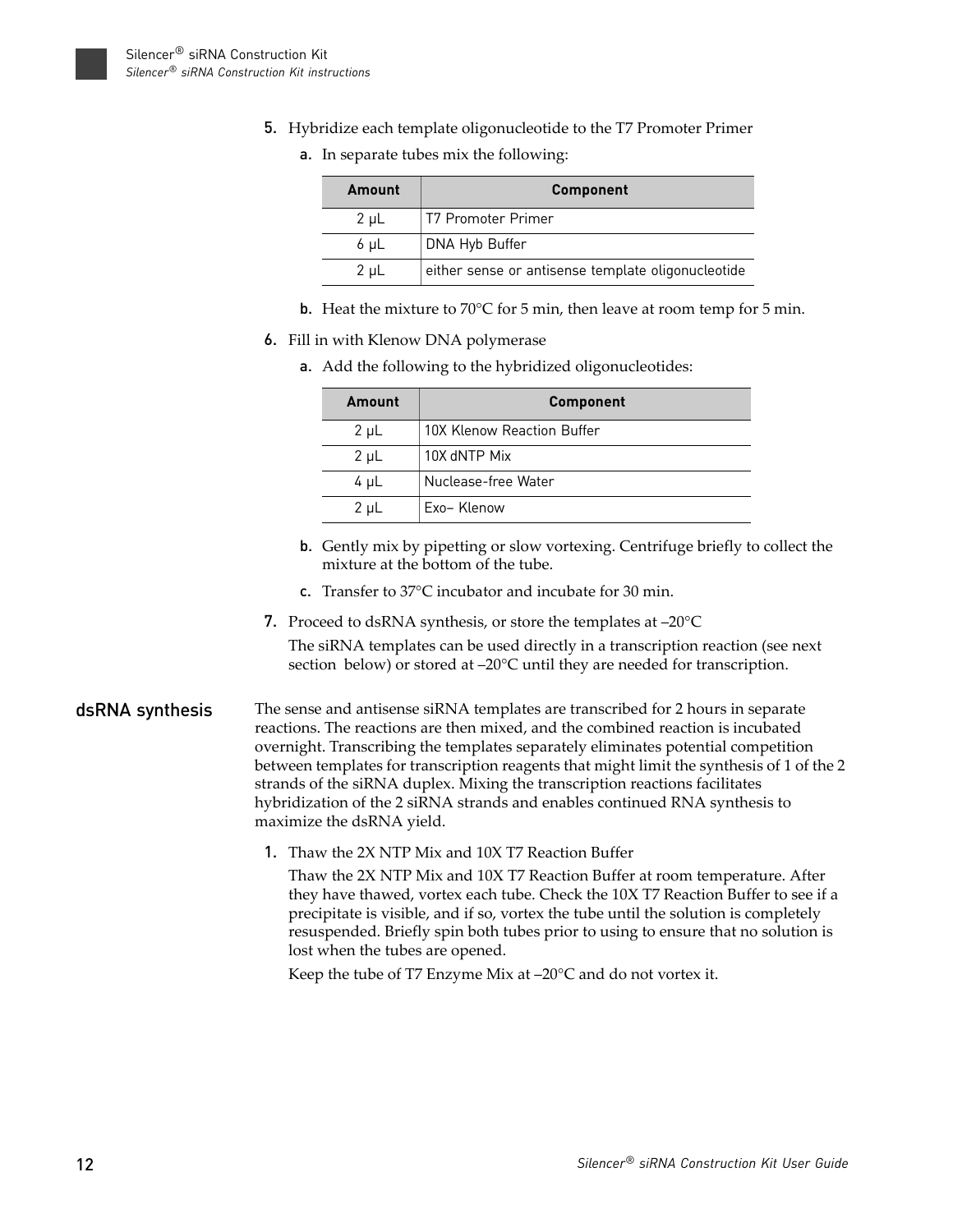- 2. Assemble the transcription reactions and mix gently
	- a. For each siRNA, assemble 2 transcription reactions at room temperature to synthesize the sense and antisense RNA strands of the siRNA. For each transcription reaction, mix the following components in the order shown:

| Amount     | <b>Component</b>                  |
|------------|-----------------------------------|
| $2 \mu L$  | sense or antisense siRNA template |
|            | (from step 7. on page 12)         |
| 4 µL       | Nuclease-free Water               |
| $10 \mu L$ | 2X NTP Mix                        |
| $2 \mu L$  | 10X T7 Reaction Buffer            |
| $2 \mu L$  | T7 Enzyme Mix                     |

- b. Gently mix contents thoroughly by flicking or brief vortexing and then microfuge briefly to collect the reaction mixture at the bottom of the tube.
- <span id="page-12-3"></span>3. Incubate reactions 2 hr at 37°C

Incubate transcription reactions for 2 hr at 37°C, preferably in a cabinet incubator. (This will prevent condensation, which may occur if the tube is incubated in a heat block.)

<span id="page-12-4"></span><span id="page-12-1"></span>4. Combine the sense and antisense transcription reactions and incubate at 37°C overnight

Combine the sense and antisense transcription reactions into a single tube and continue incubation at 37°C overnight. The overnight incubation will maximize the yield of RNA and facilitate hybridization of the sense and antisense strands of the siRNA.

### <span id="page-12-0"></span>siRNA preparation/ purification

The dsRNA made by in vitro transcription has 5' overhanging leader sequences that must be removed prior to transfection. The leader sequence is digested by a singlestrand specific ribonuclease. In the same digestion reaction, the DNA template is eliminated by DNase digestion. The resulting siRNA is recovered from the mixture of nucleotides, enzymes, short oligomers, and salts in the reaction by column purification. The purified siRNA is eluted from the column into Nuclease-free Water, providing siRNA that is ready for transfection.

- <span id="page-12-2"></span>1. Digest the siRNA with RNase and DNase
	- a. Thaw the Digestion Buffer at room temperature and vortex the tube to mix the contents thoroughly.
	- b. To the tube of dsRNA from step [4.](#page-12-1) above, add the following reagents in the indicated order:

| Amount      | <b>Component</b>    |
|-------------|---------------------|
| $6 \mu L$   | Digestion Buffer    |
| 48.5 µL     | Nuclease-free Water |
| $3 \mu L$   | RNase               |
| $2.5 \mu L$ | <b>DNase</b>        |

c. Mix gently, and incubate for 2 hr at 37°C.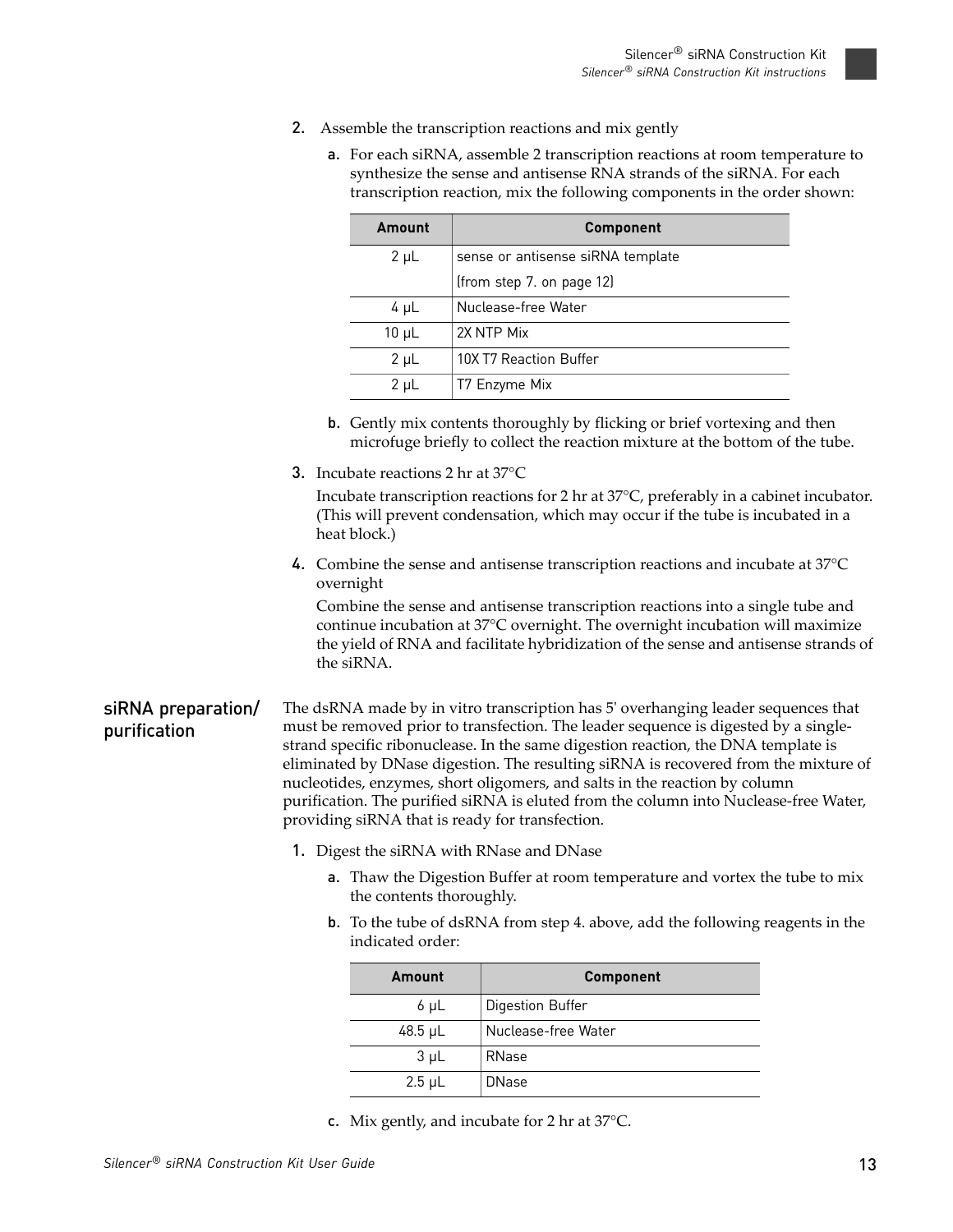<span id="page-13-3"></span>2. Before their first use, add 100% ethanol to the siRNA Binding and Wash Buffers Before using the siRNA Binding and Wash Buffers for the first time, add 100% ethanol as shown in the table below, and mix well. The prepared siRNA Binding and Wash Buffers can be stored at room temperature for the life of the kit.

|                      | Amount of 100% ethanol to add: |
|----------------------|--------------------------------|
| siRNA Binding Buffer | $5.3 \text{ ml}$               |
| siRNA Wash Buffer    | $11 \text{ ml}$                |

- <span id="page-13-2"></span>3. Add  $400 \mu L$  siRNA Binding Buffer and incubate 2–5 min at room temp Add 400 µL of siRNA Binding Buffer to the nuclease digestion reaction and incubate for 2–5 min at room temperature.
- 4. Heat Nuclease-free Water to 75°C

Preheated Nuclease-free Water will be used to elute the siRNA from the Filter Cartridge in step [7. on page 14](#page-13-1).

- 5. Prewet a Filter Cartridge with 100 µL siRNA Wash Buffer and bind the siRNA
	- a. For each siRNA preparation, place a Filter Cartridge in a 2 mL Tube (provided with the kit).
	- b. Apply 100 µL of siRNA Wash Buffer to the filter of the Filter Cartridge.
	- c. Add the siRNA in the siRNA Binding Buffer to a prewet Filter Cartridge and spin at ~10,000 rpm in a microcentrifuge for 1 min.
	- d. Discard the flow-through from the Collection Tube, and replace the Filter Cartridge in the 2 mL Tube.
- 6. Wash the Filter Cartridge with  $2 \times 500 \mu L$  of siRNA Wash Buffer
	- a. Apply 500  $\mu$ L of siRNA Wash Buffer to the filter of the Filter Cartridge and spin at 10,000 rpm for 1 min. Discard the flow-through from the Collection Tube, and replace the Filter Cartridge in the 2 mL Tube.
	- b. Repeat the wash with a second 500 µL of siRNA Wash Buffer.
	- c. Transfer the Filter Cartridge to a new 2 mL Tube.
- <span id="page-13-1"></span>7. Elute the siRNA in 100  $\mu$ L of 75°C Nuclease-free Water
	- a. Add 100 µL of the preheated Nuclease-free Water to the filter of the Filter Cartridge and incubate at room temperature for 2 min.
	- b. Spin the Filter Cartridge at 12,000 rpm for 2 min. The purified siRNA will be in the eluate (in the 2 mL Tube).
- 8. Store siRNA at -20°C or -80°C siRNAs should be stored at –20°C or –80°C until they are prepared for transfection.

<span id="page-13-0"></span>siRNA quantification The siRNA concentration used for transfection is critical to the success of gene silencing experiments. Transfecting too much siRNA causes nonspecific reductions in gene expression and toxicity to the transfected cells. Transfecting too little siRNA does not change the expression of the target gene. Assuming that the UV spectrophotometer is accurate, measuring the absorbance of the siRNA sample at 260 nm is the simplest method to assess the concentration of the siRNA preparation.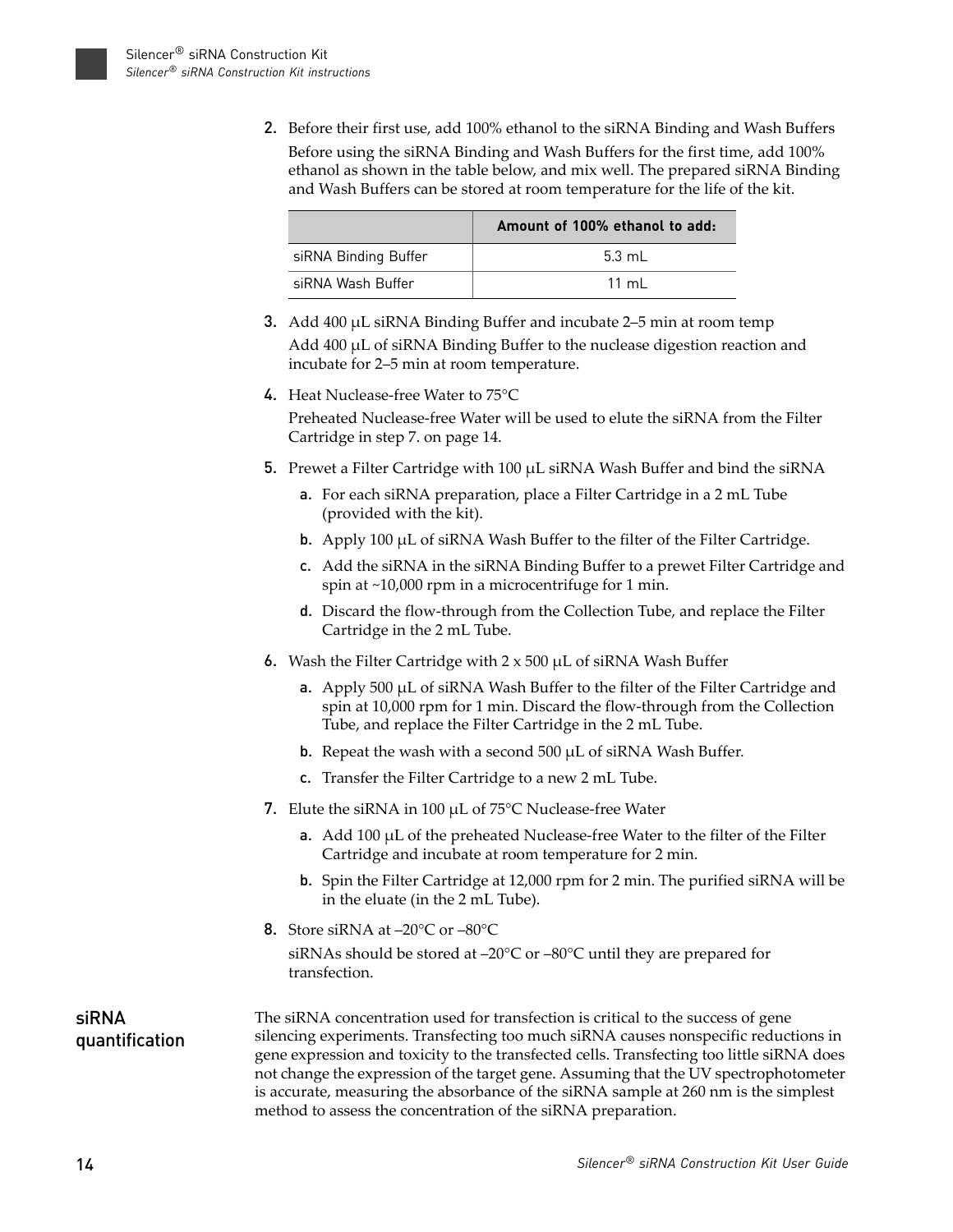1. Measure the  $A_{260}$  of a 1:25 dilution of the siRNA

Dilute a small sample of the siRNA 1:25 into TE (10 mM Tris-HCl pH 8, 1 mM EDTA) and read the absorbance at 260 nm in a spectrophotometer. Be sure to blank the spectrophotometer with the same TE that was used for sample dilution.

2. Determine the concentration of the siRNA in µg/mL

Multiply the absorbance reading by 1,000 to determine the concentration of the purified siRNA in µg/mL (explanation below).

 $1,000 = 25$ -fold dilution x 40 µg siRNA/mL per absorbance unit

3. Determine the molar concentration of the siRNA

The molar concentration of the siRNA in  $\mu$ M can be determined by dividing the µg/mL concentration of the siRNA by 14 (explanation below).

• There are 14 µg of RNA in 1 nmol of an average 21-mer dsRNA:

21 nt x 2 strands = 42 nt x 0.333  $\mu$ g/nmol for each nt = 14  $\mu$ g/nmol

Dividing the  $\mu$ g/mL concentration by 14 yields the  $\mu$ M concentration as shown below:

$$
\frac{X \mu g}{\frac{14 \mu g}{\text{mol}}} = \frac{X \mu g}{mL} \times \frac{\text{nmol}}{14 \mu g} = \frac{X \text{nmol}}{mL} = \frac{X \mu mol}{L (14)} = \frac{X \mu M}{14}
$$

Therefore  $\mu$ M = X ÷ 14

4. Example calculation

A 1:25 dilution of purified siRNA has an  $A_{260} = 0.4$ . The molar concentration is determined as follows:

 $0.4 \times 1,000 \mu g \text{ siRNA/mL per A}_{260} = 400 \mu g/mL$ 

400  $\mu$ g/mL divided by 14  $\mu$ g siRNA/nmol siRNA = ~29  $\mu$ M siRNA

<span id="page-14-0"></span>**Transfecting** mammalian cells The efficiency with which mammalian cells are transfected with siRNAs will vary according to cell type and the transfection agent used. This means that the optimal siRNA concentration used for transfections should be determined empirically. We have found that siRNAs generated with the *Silencer*® siRNA Construction Kit typically work best when present in cell culture medium at 0.1–10 nM.

> Most protocols recommend maintaining mammalian cells in the medium used for transfection. This is to avoid diluting or removing the siRNAs from the cells by adding medium or washing the cells with new medium. We have found that mammalian cells diluted 2 fold with fresh medium 24 hours after transfection typically exhibit greater viability than those left in the medium used for transfection. Furthermore, adding fresh medium does not appear to have a detrimental effect on the activity of the transfected siRNAs.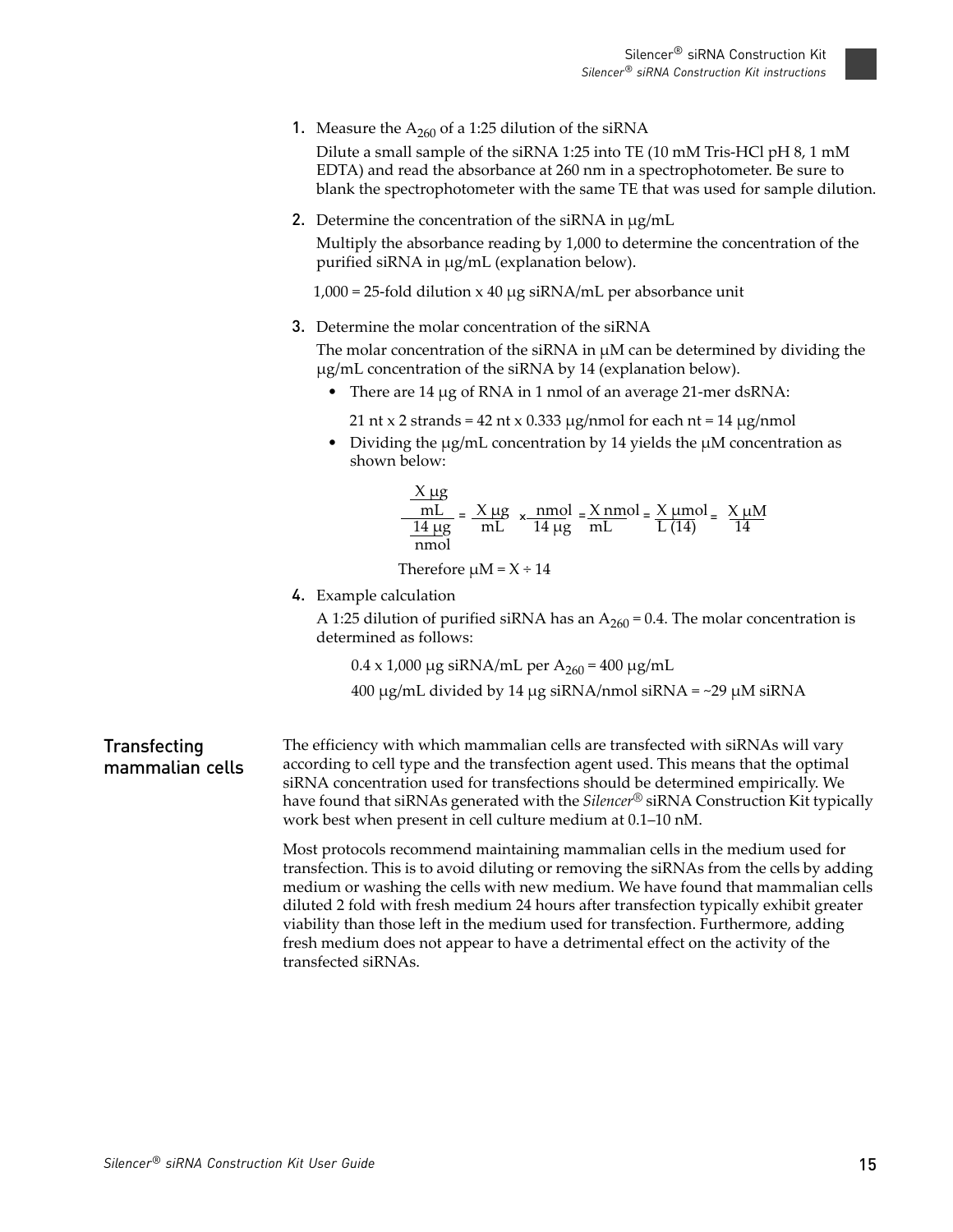# <span id="page-15-0"></span>**Troubleshooting**

#### <span id="page-15-1"></span>Using the Control DNA supplied with the kit

The Sense and Antisense Control DNA templates supplied with the siRNA Construction Kit can be used to generate an siRNA specific to GAPDH. This GAPDH siRNA has been used successfully in human, mouse, and monkey cell lines, thus it can be used both as a control to confirm that the kit is working properly and as a positive control for many siRNA experiments. GAPDH mRNA and protein are expressed at levels in most mammalian cells that can be readily detected by Northern and Western analysis.

1. Instructions for the positive control reaction

Use 2 µL of the Sense and Antisense Control DNA in siRNA synthesis following the procedure in this Protocol. Start at step [4. on page 11,](#page-10-0) and continue to the end of the section.

Analyze the outcome of the reaction by measuring the  $A_{260}$  of the purified siRNA, and determine the yield in µg as described in section "siRNA quantification" on [page 14.](#page-13-0) Check the size of the siRNA by running 10  $\mu$ L of the purified siRNA on a 2% agarose gel following the instructions in section ["Gel analysis of siRNA" on](#page-24-4)  [page 25](#page-24-4).

2. Expected result of the positive control reaction

The positive control reaction should yield  $\geq 10 \mu$ g of siRNA, the majority of which is 21–22 bp. There may also be a minor band on the gel corresponding to an RNA duplex containing 1 incompletely digested 27 nt strand. This secondary band will be ≤30% as intense as the primary band.

<span id="page-15-2"></span>3. Troubleshooting low yield from the positive control reaction

If the positive control does not yield at least  $10 \mu$ g of siRNA, then the digestion reaction, column purification, or quantification could be faulty. Distinguish between these 3 possibilities by doing the following experiment.

a. Reaction setup and analysis (see also Figure [3](#page-16-0))

Set up the positive control reaction, and allow it to progress through step [4.](#page-12-1)  [on page 13.](#page-12-1) At this point, split the dsRNA into 2 equal portions (20  $\mu$ L each) in 2 separate nuclease-free tubes.

- i. Set aside 1 tube for gel analysis; this is undigested dsRNA.
- ii. Nuclease digest the other tube as follows:

| Amount        | <b>Component</b>    |
|---------------|---------------------|
| $20 \mu L$    | dsRNA               |
| $3 \mu L$     | Digestion Buffer    |
| $24.25 \mu L$ | Nuclease-free Water |
| $1.5 \mu L$   | RNase               |
| $1.25 \mu L$  | DNase               |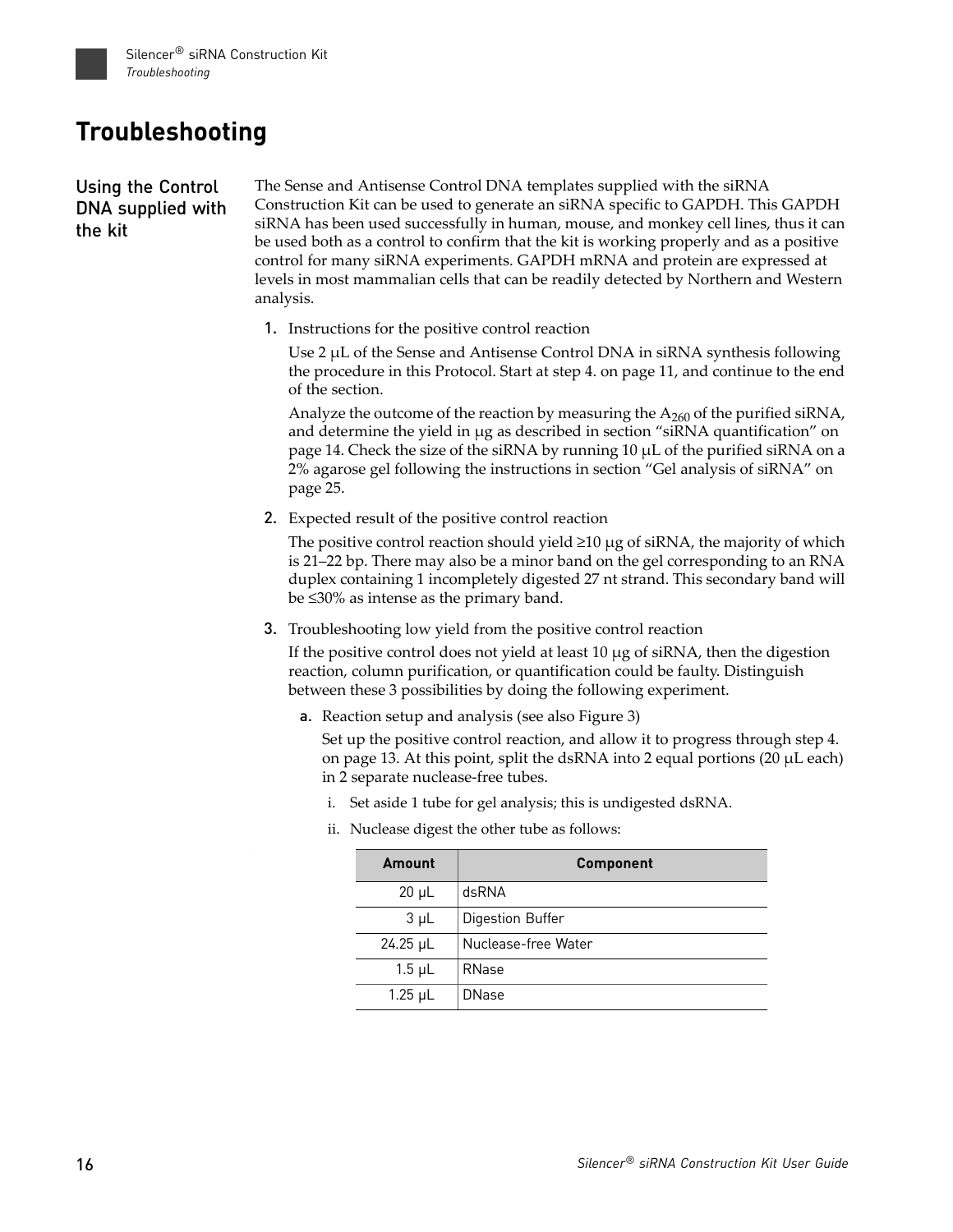#### <span id="page-16-0"></span>Figure 3 Positive Control Troubleshooting Experiment

Make dsRNA from Sense and Antisense Control DNAs

Split the reaction equally into 2 separate nuclease-free tubes



iii. Split the digested siRNA into 2 equal portions (25 µL each) in 2 separate nuclease-free tubes.

Set aside 1 tube for gel analysis; this is digested siRNA. Column purify the contents of the other tube, following the instructions in steps [3.–](#page-13-2)[7. on page 14](#page-13-1). This is digested, purified siRNA.

iv. Run the amounts indicated below of each reaction on a 2% agarose gel (see section ["Gel analysis of siRNA" on page 25](#page-24-4)).

| <b>Reaction</b>          | Amount to run on the gel |
|--------------------------|--------------------------|
| undigested dsRNA         | 2 <sub>µ</sub>           |
| digested siRNA           | $5 \mu L$                |
| digested, purified siRNA | $10 \mu L$               |

b. Expected result of the positive control troubleshooting reaction

The undigested reaction should have a primary band at 31 bp. The digested reaction should yield a band at 21 bp that is slightly less intense than the undigested product. The column purified product should provide the same 21 bp product with at least 50% the intensity of the unpurified, digested RNA.

c. If all 3 reactions generate the expected products and they are easily visible on the gel (but yield in the initial positive control experiment was  $\leq 10 \mu$ g): Confirm that the absorbance reading for quantitation was accurate by measuring another RNA whose concentration is known.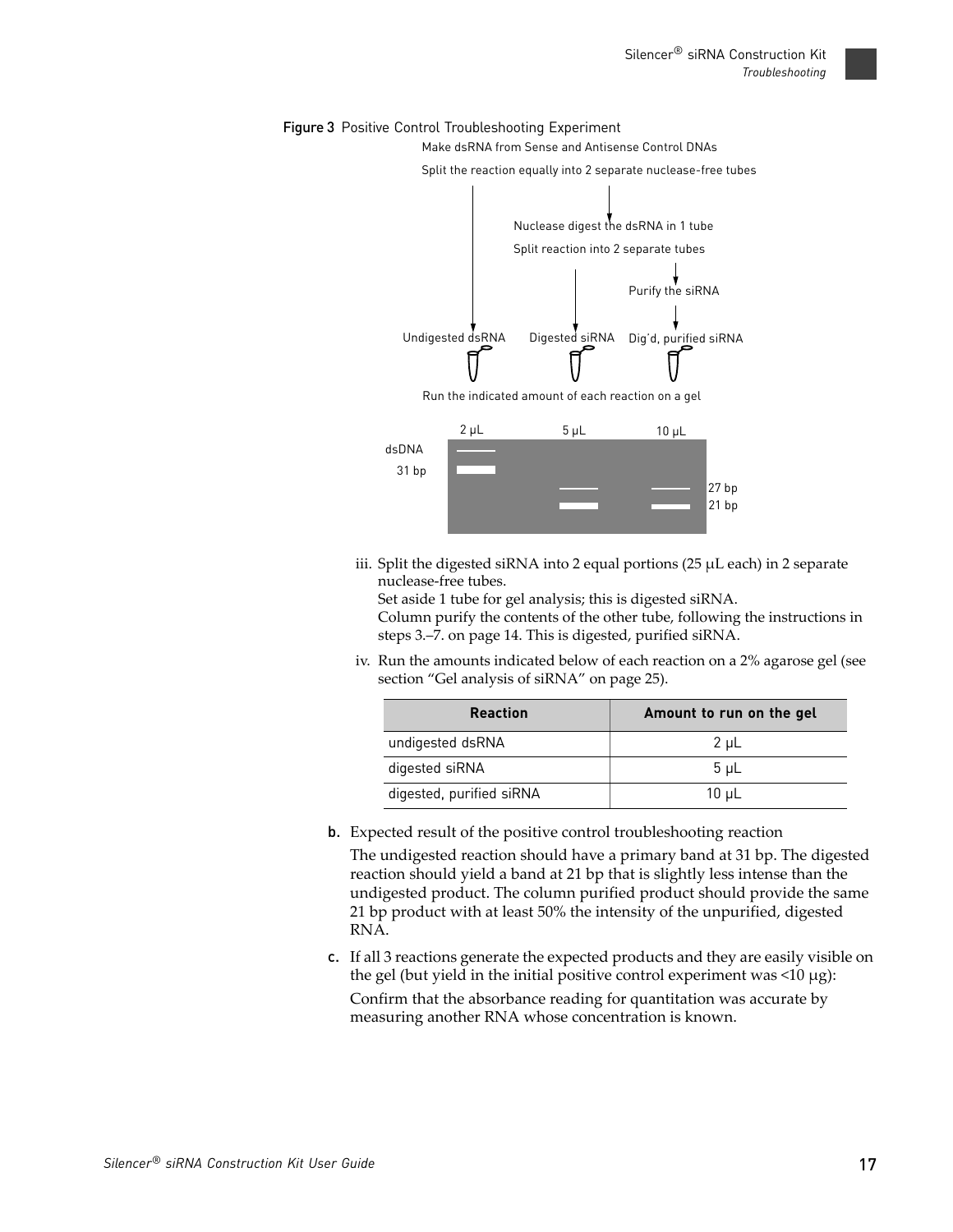| <b>d.</b> If the yield from all 3 reactions is less than expected, then consider the |
|--------------------------------------------------------------------------------------|
| following possible reasons for low yield:                                            |

- The spermidine in the 10X T7 Reaction Buffer may cause precipitation of the template DNA if it is not diluted into a mixture of template, water, and 2X NTP Mix. For the same reason it is important to assemble the transcription reaction at room temperature.
- If you are using a water bath or heat block for the 37°C transcription reaction incubation, then use a cabinet incubator to eliminate condensation that may form during the reaction.
- Check the temperature of the transcription reaction incubation to confirm that it is  $37^{\circ}$ C  $\pm$ 2 $^{\circ}$ C.
- e. If the digested siRNA band is less than 50% as intense as the undigested dsRNA, then try the following things to attenuate the nuclease digestion reaction.
	- Reduce the amount of nuclease in the reaction by adding only 25–50% the volume of RNase and DNase to the digestion reaction (step [1. on](#page-12-2)  [page 13](#page-12-2)).
	- Reduce the stringency of the digestion reaction (step [1. on page 13](#page-12-2)) by incubating for 2 hr at room temp rather than at 37°C.
- f. If the digested siRNA band is the expected intensity but the digested and purified siRNA band is less than 50% as intense as the undigested dsRNA band, then try the following things to improve the purification step.
	- Confirm that the siRNA Binding and Wash Buffers were prepared by adding 5.3 mL and 11 mL 100% ethanol respectively before using them the first time (step [2. on page 14](#page-13-3)). It is also important to mix the buffers well by vortexing or shaking after adding the ethanol.
	- Incubate the dsRNA in the siRNA Binding Buffer for at least 2 min before applying it to the Filter Cartridge (step [3. on page 14](#page-13-2)).
	- Elute the siRNA from the Filter Cartridge using  $2$ ,  $50 \mu$ L elutions with Nuclease-free Water instead of a single 100 µL elution (step [7. on page](#page-13-1)  [14\)](#page-13-1).
	- During the siRNA elution (step [7. on page 14](#page-13-1)), apply the Nuclease-free Water to the Filter Cartridge, and incubate the Filter Cartridge for 5 min at 37–50°C before centrifuging.
- g. If none of these suggestions improve the yield of the positive control, then call Life Technologies's Technical Services Staff for more advice.

<span id="page-17-0"></span>**Low yield** *Silencer<sup>®</sup>* siRNA Construction Kit reactions should routinely yield at least 10 µg of siRNA. Lower yields could result from inefficient transcription of 1 or both of the siRNA templates, overdigestion of the dsRNA preparation, or poor binding or elution from the Filter Cartridge during siRNA purification.

1. Do the positive control reaction

Perform the positive control reaction to confirm that the components in the kit are functioning properly (section ["Using the Control DNA supplied with the kit" on](#page-15-1)  [page 16](#page-15-1)). If the positive control reaction yields less than 10  $\mu$ g of RNA, try the troubleshooting experiment described in section ["Troubleshooting low yield from](#page-15-2)  [the positive control reaction" on page 16.](#page-15-2)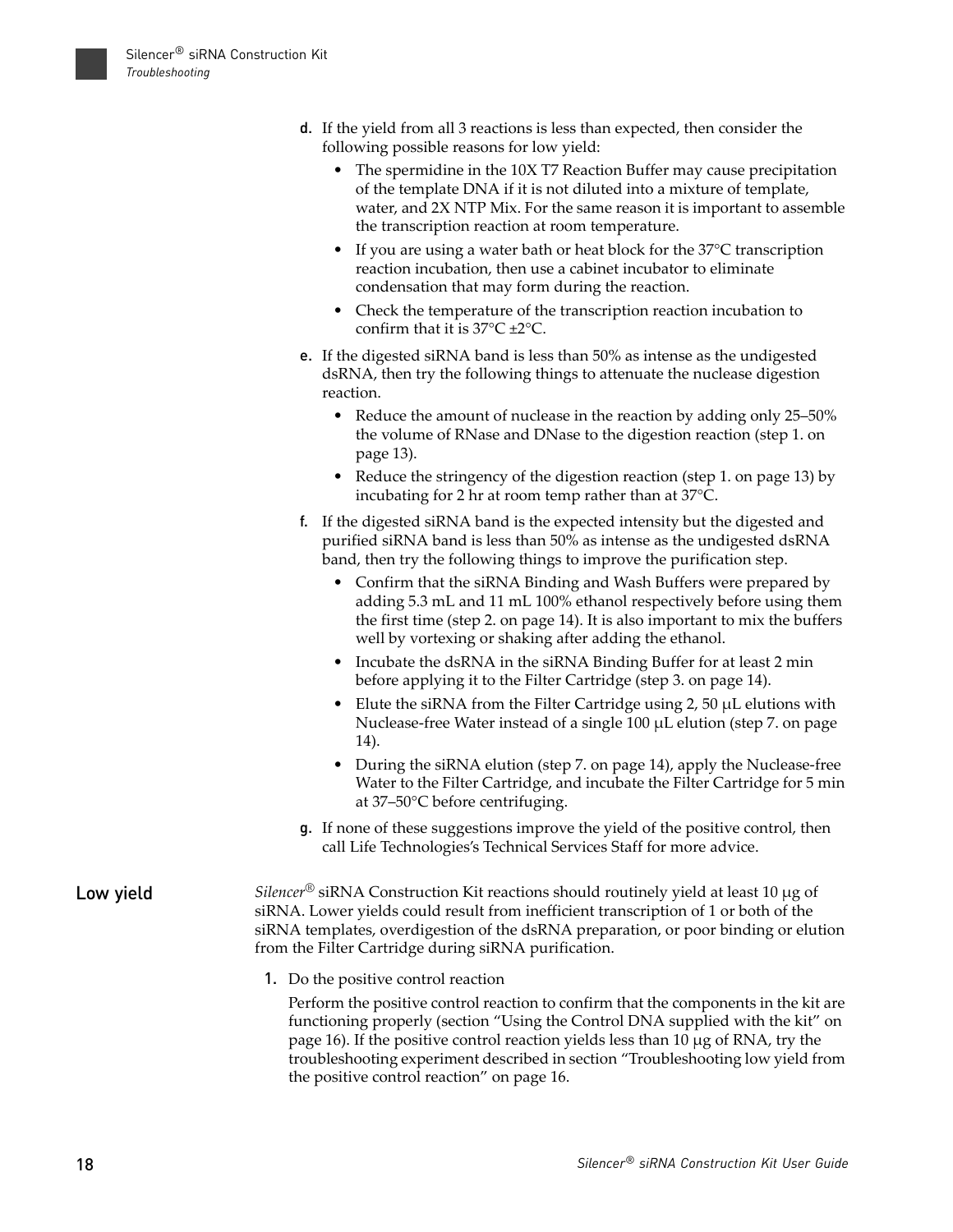2. If the positive control reaction works, but your templates give low siRNA yield, try the transcription troubleshooting experiment

If the positive control provides the expected yield but your templates do not, then confirm that both your sense and antisense templates are functioning properly by doing the experiment described below.

- a. Transcription troubleshooting experiment
	- i. Using your sense and antisense template oligonucleotides, follow the standard procedure through step [3. on page 13](#page-12-3). Reaction products from this experiment will be compared to the product of the positive control experiment (described in section ["Using the Control](#page-15-1)  [DNA supplied with the kit" on page 16\)](#page-15-1). If you do not have at least 10 µL left from the positive control reaction to run on the gel, do the positive control reaction while doing this experiment.
	- ii. In step 4, on page 13, mix only 10  $\mu$ L of the sense transcription reaction with 10 µL of the antisense transcription reaction for the overnight incubation. There will be 3 tubes:

10 µL sense strand reaction 10 µL antisense strand reaction 20 µL reaction for dsRNA

iii. After the overnight incubation, digest half  $(10 \mu L)$  of the reaction containing both the sense and antisense templates with RNase and DNase as follows:

| Amount      | <b>Component</b>                               |
|-------------|------------------------------------------------|
| $10 \mu L$  | dsRNA transcription reaction                   |
|             | (containing both sense and antisense template) |
| $1.5 \mu L$ | Digestion Buffer                               |
| $12 \mu L$  | Nuclease-free Water                            |
| $0.75$ µL   | RNase                                          |
| $0.6 \mu L$ | <b>DNase</b>                                   |

- iv. Run 4  $\mu$ L of each of the 3 transcription reactions and 10  $\mu$ L of the digested siRNA on a 2% agarose gel. Also include a 10 µL sample of the product from the positive control reaction on the gel. (Gel instructions are in section ["Gel](#page-24-4)  [analysis of siRNA" on page 25.](#page-24-4))
- b. Expected result

The sense and antisense reactions should generate distinct, 31 nt products with roughly equivalent intensities.

The undigested transcription reaction containing a mixture of the sense and antisense templates (undigested dsRNA) should generate a primary product that migrates differently than the single-stranded RNAs. The dsRNA product typically migrates more slowly than the single-stranded products, but some sequences migrate faster when double-stranded.

The digested transcription reaction containing both templates should generate a product that migrates faster than the undigested dsRNA. Its intensity should be ≥50% the intensity of the undigested dsRNA.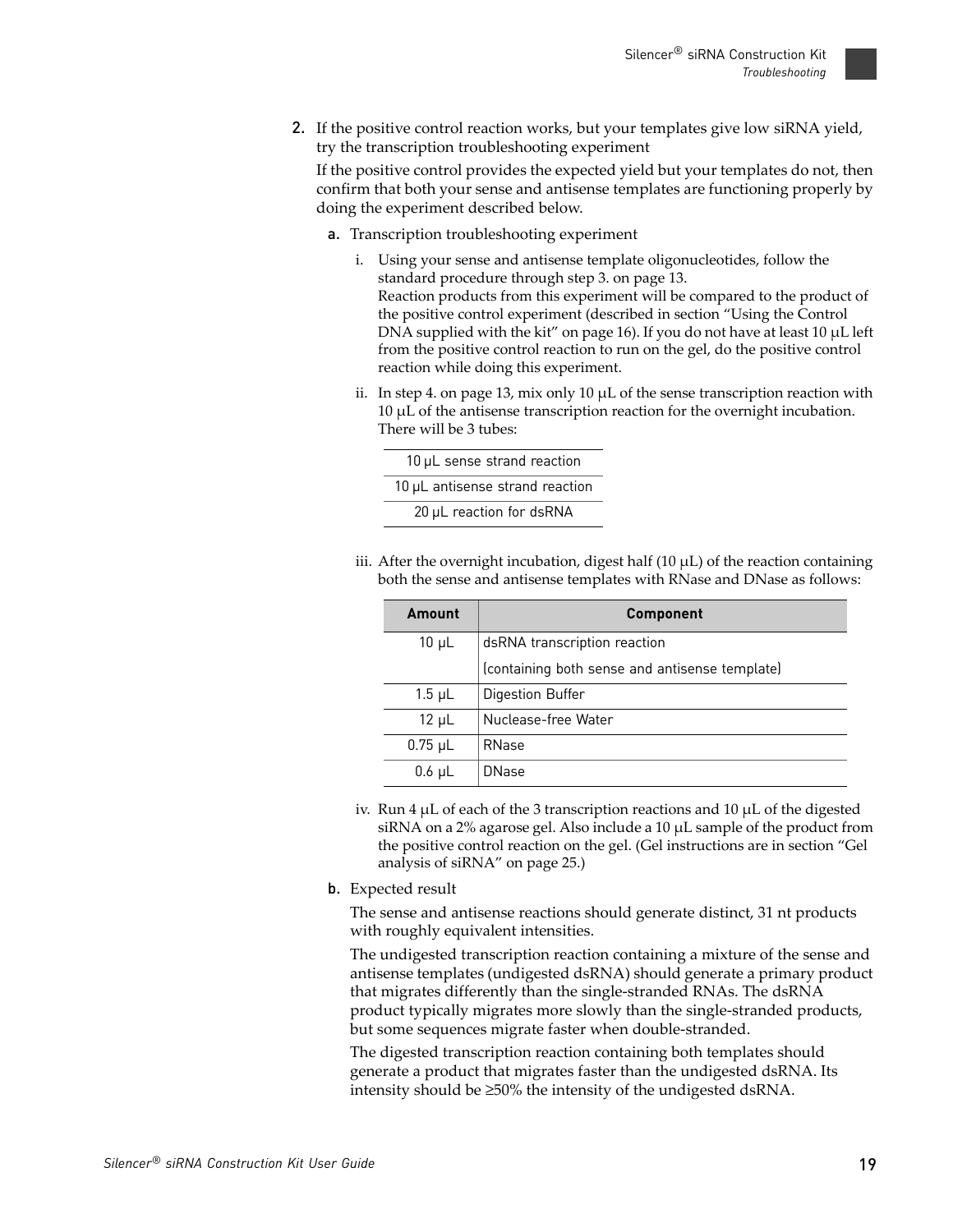c. If none of the transcription reactions have good yield:

If neither of the single template reactions, nor the reaction with both templates generates a robust product (when compared to the positive control reaction), then consider the following:

• Check the sense and antisense templates used for transcription (i.e. the reaction products at step [7. on page 12\)](#page-11-1) using the polyacrylamide gel electrophoresis procedure (see section ["Gel analysis of siRNA" on page](#page-24-4)  [25\)](#page-24-4).

Both templates should migrate as distinct ~50 bp bands. If they do not, then consider gel purifying the template oligonucleotides (see section ["Gel purification of nucleic acids" on page 26\)](#page-25-1) before using them in the *Silencer*® siRNA Construction Kit.

- Confirm that the sequence of the oligonucleotides includes the 8 nt sequence required to hybridize to the T7 Promoter Primer provided with the *Silencer*® siRNA Construction Kit (see section [4. on page 9](#page-8-1) for instructions on template oligonucleotide design).
- The presence of significant amounts of EDTA or salt can inhibit transcription reactions. If the template oligonucleotides might be contaminated with either, then ethanol precipitate the oligonucleotides and wash the pellets with 70% ethanol before starting the procedure.
- d. If one template generates much less RNA than the other (or none), or if the dsRNA contains a significant amount of ssRNA:

If one of the templates generates significantly less product than the other in the transcription reactions with a single template, or if the dsRNA product has a significant amount of single-stranded product, then one of the transcription reactions is probably not working properly. This will reduce the yield of dsRNA and subsequently, siRNA. Consider the following suggestions:

- Recheck the concentrations of the template oligonucleotides by measuring their  $A_{260}$  and doing the calculations to determine the molar concentration (see step [2. on page 10\)](#page-9-2). The *Silencer*® siRNA Construction Kit procedure requires that the template oligonucleotide concentration is 100  $\mu$ M so that equimolar amounts of template oligonucleotide and T7 Promoter Primer are present in the hybridization step (step [5. on page 12\)](#page-11-2).
- Gel purify the oligonucleotide that generates the less effective template. This treatment could increase transcription yield by increasing the concentration of full-length transcription template, and/or by eliminating inhibitors of transcription from the template.
- If one template doesn't generate any product, confirm the sequence of its template oligonucleotide to make sure it includes the 8 nt sequence required to hybridize to the T7 Promoter Primer (the T7 promoter sequence is required for transcription).
- The presence of significant amounts of EDTA or salt can inhibit transcription reactions. If the template oligonucleotide might be contaminated with either, then ethanol precipitate it and wash the pellet with 70% ethanol before starting the procedure.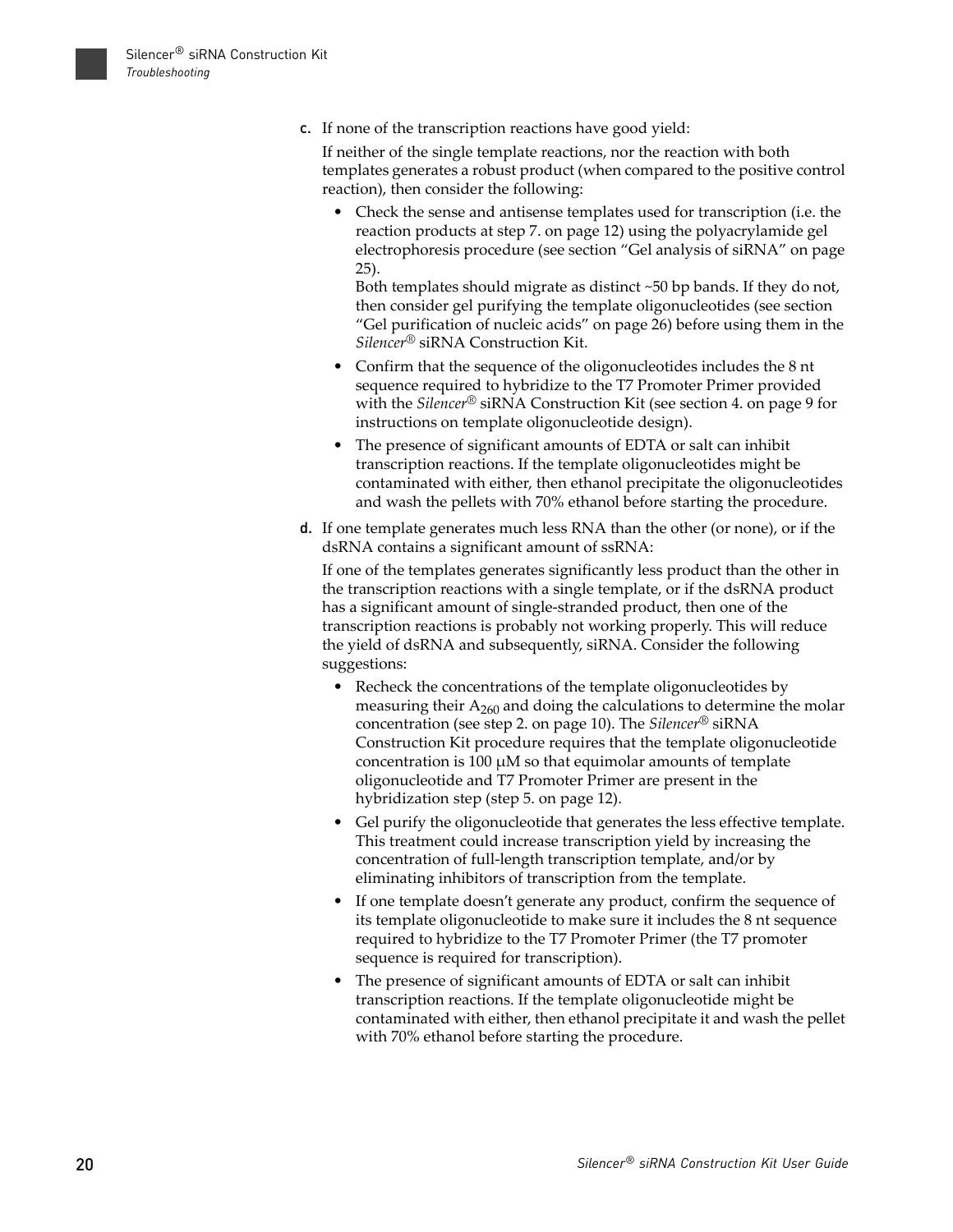- Increase the duration of the transcription reaction in separate tubes (step [3. on page 13](#page-12-3)) to overnight at 37°C, then combine the sense and antisense transcription reactions and incubate the mixture 1 hr at 42°C instead of at 37°C. Elevating the temperature of the hybridization increases the liklihood that RNA:DNA template hybrids will come apart so that RNA:RNA hybrids can form.
- e. All transcription reactions generate a robust product, but the digested dsRNA is not 21 bp, or it is <50% as intense as the undigested dsRNA:

If the sense and antisense transcription reactions as well as the combined transcription reaction generate robust products, but the digested dsRNA is not 21 bp, or it generates a band that is less than 50% as intense as the signal seen with the undigested dsRNA, then consider the following:

- Confirm that the sequences for the sense and antisense templates encode fully complementary RNAs.
- Reduce the amount of nuclease in the reaction by adding only 25–50% the volume of RNase and DNase to the digestion reaction (step [1. on](#page-12-2)  [page 13](#page-12-2)).
- Reduce the stringency of the nuclease digestion reaction (step 1. on [page 13](#page-12-2)) by incubating for 2 hr at room temperature rather than at 37°C.

### <span id="page-20-0"></span>Transfected siRNA does not reduce gene expression

Many researchers who are using siRNA have observed that some siRNAs simply do not reduce gene expression. Currently it is not clear why some siRNAs cause gene silencing and others do not. To troubleshoot siRNA that does not reduce gene expression, first check the siRNA on a gel to make sure that it was synthesized properly, then troubleshoot transfection. If the siRNA looks as expected on a gel and options for optimizing transfection are exhausted, but the siRNA still does not reduce gene expression, redesign the siRNA.

1. Run the siRNA on an agarose gel to see if it is the expected size

See section ["Gel analysis of siRNA" on page 25](#page-24-4) for instructions and expected results.

If the siRNA does not have the expected appearance on a gel, see troubleshooting tips in section ["Gel analysis shows multiple bands or incorrect siRNA size" on](#page-21-0)  [page 22](#page-21-0).

2. Troubleshoot transfection

Although this is not intended to be an exhaustive list of troubleshooting tips for transfection, it does provide solutions for some of the common problems associated with siRNA experiments in mammalian cells. For more thorough information, please refer to the provider of your transfection agent.

- a. Cell toxicity or nonspecific reduction in RNA or protein levels
	- Use less siRNA in the transfection.
	- Dilute the cultured cells 2 fold with fresh medium 24 hr after transfection.
	- Try a different transfection agent or procedure.
	- Design an siRNA to a different target sequence.
	- Gel purify the siRNA (see section ["Gel purification of nucleic acids" on](#page-25-1)  [page 26](#page-25-1)).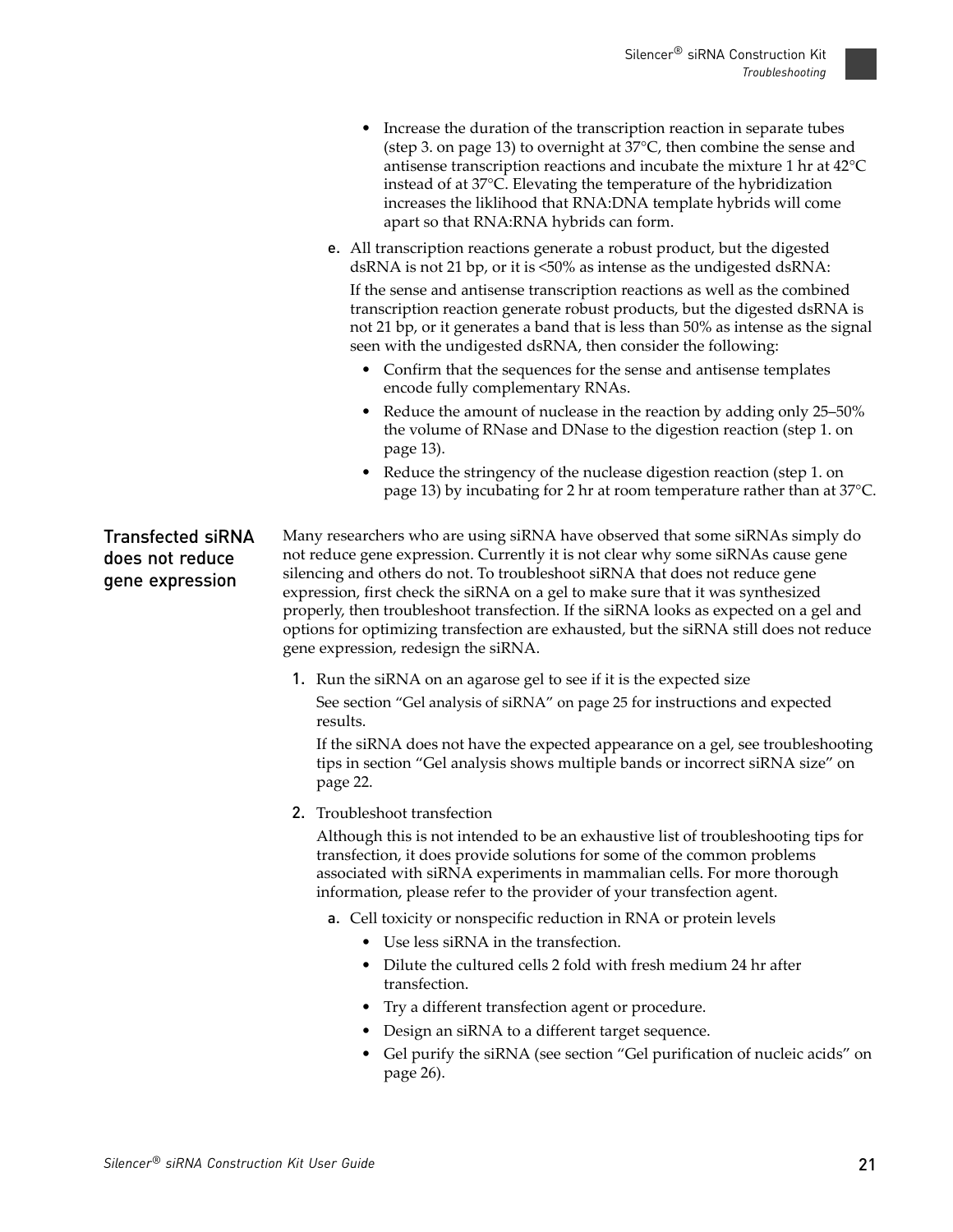- b. No reduction in the target RNA or protein levels
	- Increase the amount of siRNA in the transfection.
	- Try a different transfection agent or procedure.
	- Try an siRNA to a different target sequence.
- 1. Expected appearance of siRNA on a 12% nondenaturing polyacrylamide gel Using the *Silencer*® siRNA Construction Kit, we routinely detect a primary siRNA product that is a 21–22 bp dsRNA and a secondary product that contains a 27 nt RNA in the siRNA duplex. The secondary product is typically less than 30% as intense as the primary product. The secondary product appears to have no detrimental effects on siRNA experiments and is likely to be active in targeting mRNA degradation. dsRNA products that are not present in 1 of these 2 bands could potentially limit the effectiveness of an siRNA experiment.
- 2. Troubleshooting multiple bands

If gel analysis shows multiple bands in addition to the primary and secondary products described above, then consider the following:

a. Check the templates.

Using polyacrylamide gel electrophoresis (see section ["Gel analysis of DNA](#page-24-5)  [oligonucleotides" on page 25](#page-24-5)), check the sense and antisense siRNA transcription templates, i.e. the reaction products at step [7. on page 12](#page-11-1), to confirm that there is only a single distinct template band. If it turns out that there are multiple bands in the template, then consider gel purifying the template oligonucleotides used to prepare the transcription templates (see section ["Gel purification of nucleic acids" on page 26\)](#page-25-1).

- b. Multiple bands can result from ineffective nuclease digestion.
	- If the product bands are primarily larger than the expected 21–22-mer dsRNA, then increase the time of the nuclease digestion reaction (step [1.](#page-12-2)  [on page 13](#page-12-2)) to 4–16 hr or increase the amount of RNase in the reaction from 3  $\mu$ L to  $\leq 6 \mu$ L.
	- If the product bands are primarily smaller than the expected 21–22-mer dsRNA, then check the sequences of the sense and antisense template oligonucleotides to confirm that they are complementary. You can also consider incubating the nuclease digestion reaction (step [1. on page 13\)](#page-12-2) at room temperature instead of 37°C, or decrease the amount of RNase in the reaction from  $3 \mu L$  to  $\geq 1 \mu L$ .
- c. If enough of the dsRNA is the correct length, you can gel purify it to generate a pure sample of siRNA.

See instructions in section ["Gel purification of nucleic acids" on page 26.](#page-25-1)

3. Troubleshooting siRNA that looks too large on a gel

If gel analysis reveals a single band that migrates as though it is larger than a 21 bp dsRNA, consider the following:

a. There is a problem with the nuclease digestion

If there is a single band, and it is the same size as the undigested dsRNA, then the nuclease digestion is not functioning. Confirm that the nuclease digestion reaction (step [1. on page 13](#page-12-2)) is being incubated at 37°C.

### <span id="page-21-0"></span>Gel analysis shows multiple bands or incorrect siRNA size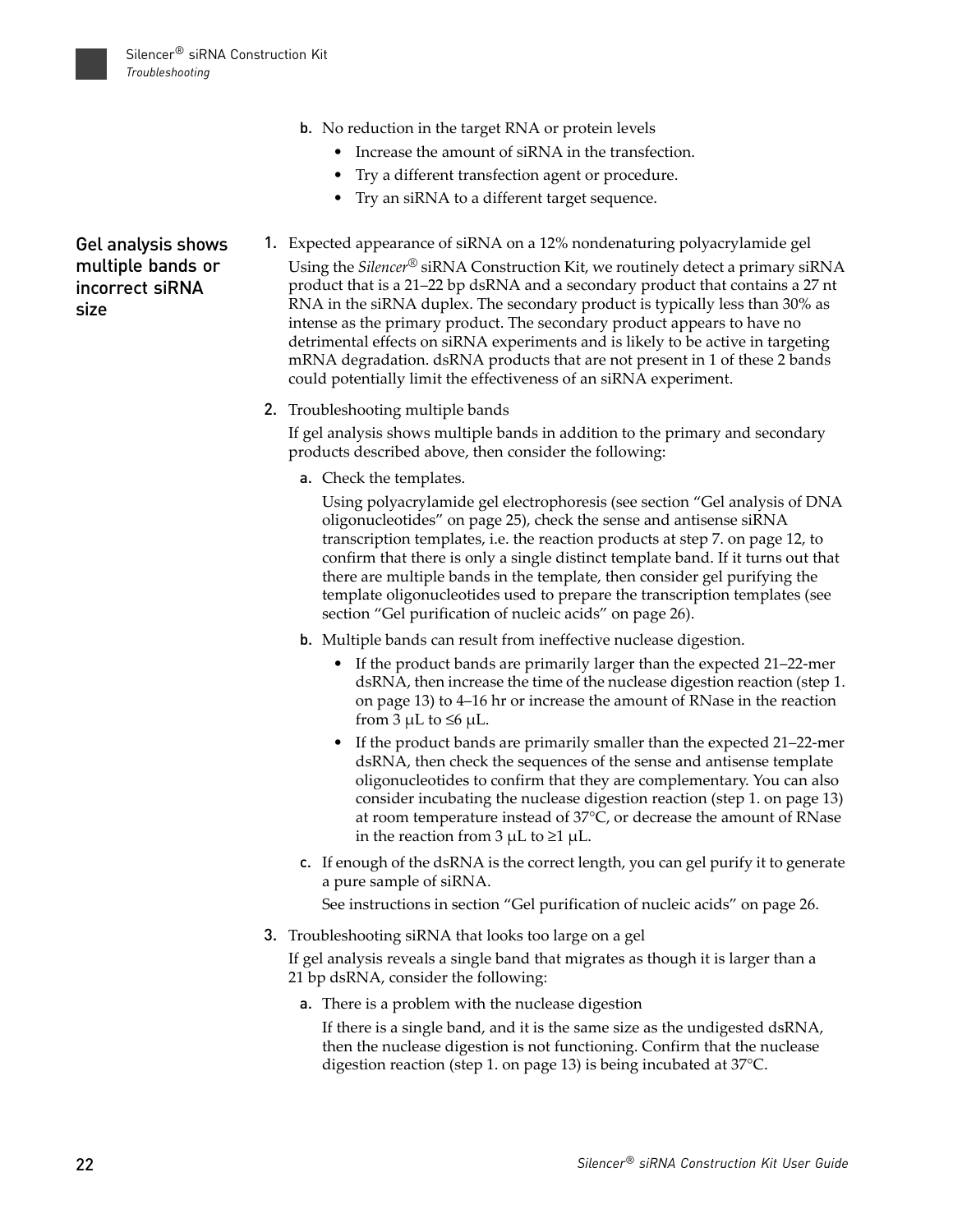b. Gel mobility comparison is not always an accurate way to estimate siRNA size

The gel mobility of siRNA is highly dependent on its nucleotide composition. Because of this, the gel migration of siRNAs with different sequences cannot reliably be compared to determine size. A better standard to estimate the size of an siRNA is the undigested dsRNA from which it is derived.

4. Troubleshooting siRNA that looks too small on a gel

If gel analysis reveals a single band that migrates as though it is smaller than a 21 bp dsRNA, consider the following:

a. Gel mobility comparison is not always an accurate way to estimate siRNA size

The gel mobility of siRNA is highly dependent on its nucleotide composition. Because of this, the gel migration of siRNAs with different sequences cannot reliably be compared to determine size. A better standard to estimate the size of an siRNA is the undigested dsRNA from which it is derived.

b. Check the size of the template oligonucleotides and siRNA transcripts Confirm that the sense and antisense template oligonucleotides are 29 nt,

and that the individual siRNA transcripts are approximately 31 nt by running them on a polyacrylamide gel (you would need to reserve an aliquot of the sense and antisense transcripts from step [3. on page 13](#page-12-3) before combining them). A shorter than expected template oligonucleotide or a sequence in the template that disrupts T7 RNA polymerase could create smaller than expected siRNAs. If the template oligonucleotide is smaller than expected, then have it resynthesized. If the template is the correct size but either or both of the transcripts is smaller than expected, then design oligonucleotides to a different target sequence.

c. Confirm that the sense and antisense oligonucleotides are entirely complementary.

A single base mismatch could create a cleavage site for the RNase used in the digestion reaction, resulting in a smaller than expected siRNA.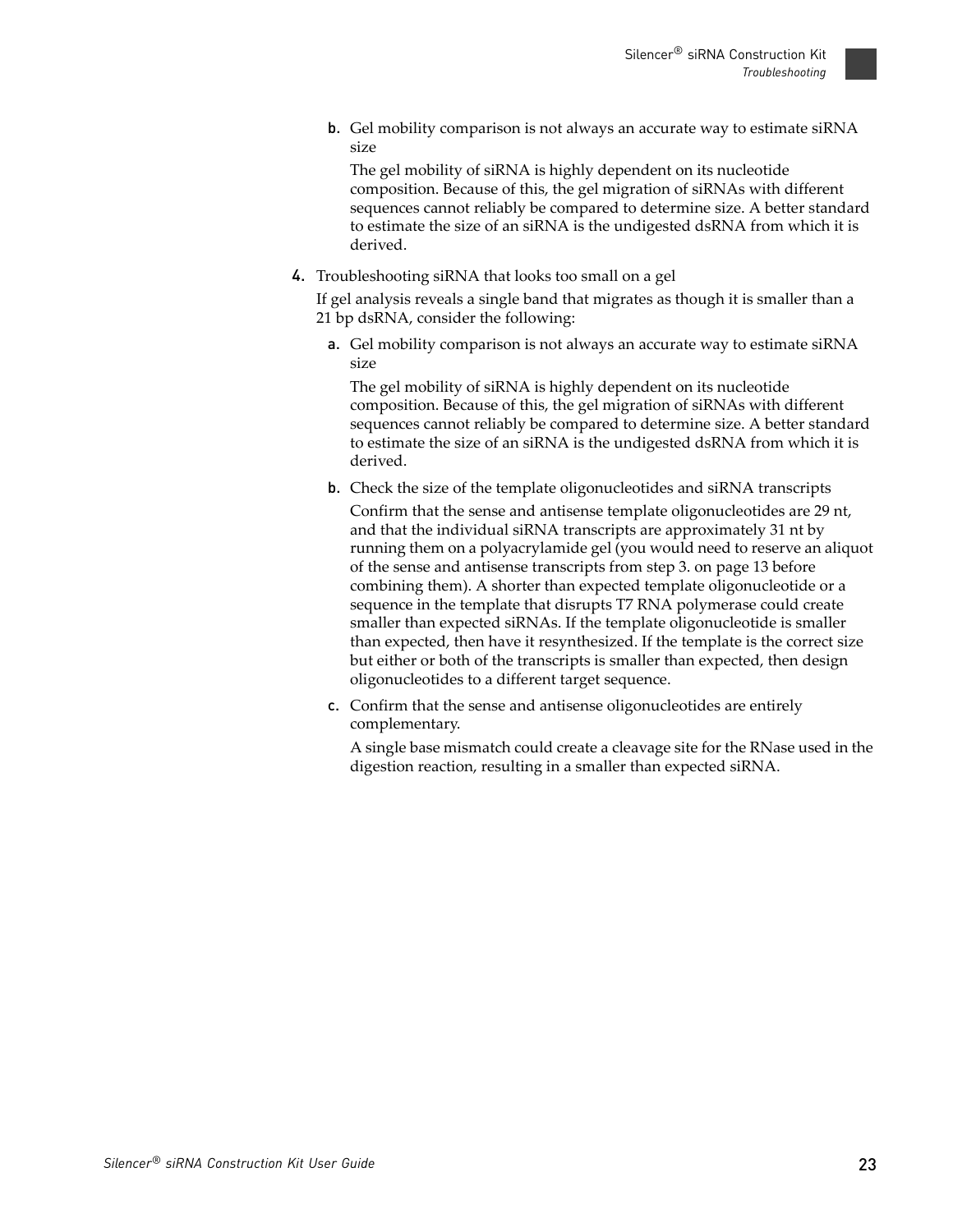

Silencer® siRNA Construction Kit *Troubleshooting*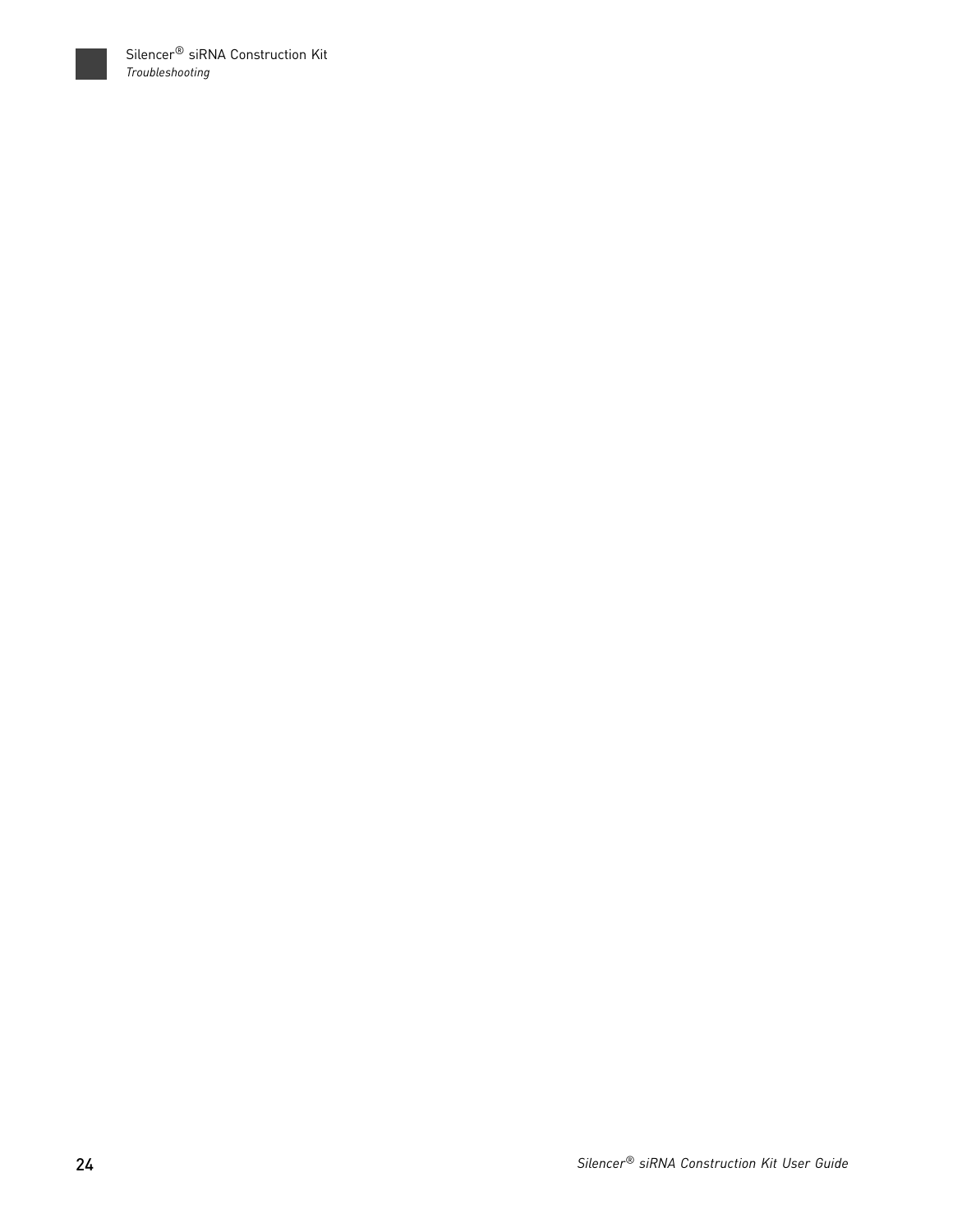<span id="page-24-0"></span>

# Supplemental Information

# <span id="page-24-1"></span>**Additional procedures**

<span id="page-24-5"></span><span id="page-24-4"></span><span id="page-24-3"></span><span id="page-24-2"></span>

| Gel analysis of<br><b>siRNA</b>                | siRNA should be assessed by gel electrophoreisis on 2% agarose in TBE (see<br>section "Gel analysis of siRNA" on page 25 for instructions on pouring a 2% agarose<br>gel).<br>Instructions for gel electrophoresis                                                                                                                                                                                                                      |  |
|------------------------------------------------|-----------------------------------------------------------------------------------------------------------------------------------------------------------------------------------------------------------------------------------------------------------------------------------------------------------------------------------------------------------------------------------------------------------------------------------------|--|
|                                                |                                                                                                                                                                                                                                                                                                                                                                                                                                         |  |
|                                                | 1. Mix up to 10 $\mu$ L of siRNA sample with 2 $\mu$ L of a native gel loading buffer (see a<br>typical recipe in section on page 28).                                                                                                                                                                                                                                                                                                  |  |
|                                                | 2. Load the sample on a 2% agarose gel and electrophorese at about 5–10 mAmps/<br>cm.                                                                                                                                                                                                                                                                                                                                                   |  |
|                                                | 3. Stop electrophoresis when the bromophenol blue dye front has migrated two-<br>thirds of the way down the gel.                                                                                                                                                                                                                                                                                                                        |  |
|                                                | 4. Stain the gel for $\sim$ 10 min in a 1 $\mu$ g/mL solution of ethidium bromide.                                                                                                                                                                                                                                                                                                                                                      |  |
|                                                | 5. Visualize the siRNA using a UV transilluminator.                                                                                                                                                                                                                                                                                                                                                                                     |  |
|                                                | Expected appearance of the siRNA on the gel                                                                                                                                                                                                                                                                                                                                                                                             |  |
|                                                | The siRNA should migrate as a 21–22 bp band that runs slightly behind the<br>bromophenol blue dye front. A second, less intense band may be apparent running<br>behind the primary siRNA band. This band represents a dsRNA where the leader<br>sequence of 1 of the strands of siRNA was only partially digested. The underdigested<br>RNA strand is 27 nt and does not create any nonspecific effects when transfected into<br>cells. |  |
| <b>Gel analysis of DNA</b><br>oligonucleotides | DNA oligonucleotides can be assessed by gel electrophoresis using a nondenaturing<br>12% polyacrylamide gel (see section on page 28) for a 12% polyacrylamide gel recipe).                                                                                                                                                                                                                                                              |  |
|                                                | Instructions for gel electrophoresis                                                                                                                                                                                                                                                                                                                                                                                                    |  |
|                                                | 1. Mix up to 5 $\mu$ L of oligonucleotide with 2 $\mu$ L of a native gel loading buffer (see a<br>typical recipe in section on page 28).                                                                                                                                                                                                                                                                                                |  |
|                                                | 2. Load the sample on a nondenaturing 12% polyacrylamide gel and electrophorese<br>at 200–250 V.                                                                                                                                                                                                                                                                                                                                        |  |
|                                                | 3. Stop electrophoresis when the bromophenol blue dye front has migrated two-<br>thirds of the way down the gel.                                                                                                                                                                                                                                                                                                                        |  |
|                                                | 4. Stain the gel for 2–5 min in a 1 µg/mL solution of ethidium bromide.                                                                                                                                                                                                                                                                                                                                                                 |  |
|                                                | 5. Soak the gel for 2–5 min in water.                                                                                                                                                                                                                                                                                                                                                                                                   |  |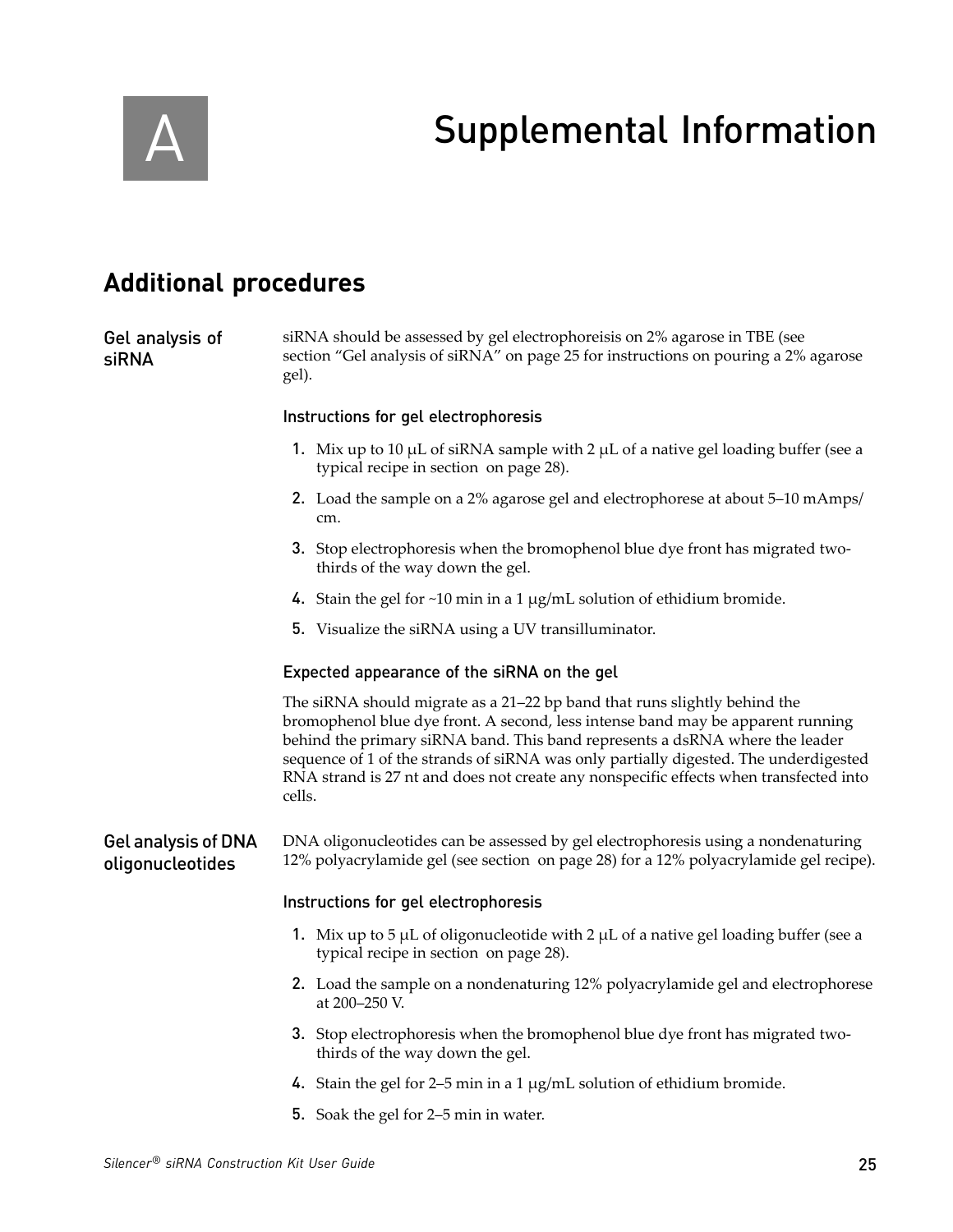6. Visualize the siRNA using a UV transilluminator.

#### <span id="page-25-1"></span><span id="page-25-0"></span>Gel purification of nucleic acids Gel purification can be used to prepare oligonucleotides or siRNA of a single, defined length. Both siRNA and DNA oligonucleotides should be fractionated using a 12% nondenaturing acrylamide gel (see section [on page 28](#page-27-0) for a recipe). For this application, it is useful to have a "preparative scale" comb with teeth about 1–2 cm wide that will form large capacity wells.

1. Fractionate the nucleic acids using a polyacrylamide gel

To prepare siRNA for electrophoresis, add 20  $\mu$ L of native gel loading buffer (e.g. see a typical recipe in step [on page 28](#page-27-1)) to the siRNA following the nuclease digestion step (step [4. on page 13](#page-12-4)).

For oligonucleotides, mix 1 volume native gel loading buffer (e.g. as in section [on](#page-27-1)  [page 28](#page-27-1)) with 2–4 volumes of oligonucleotide.

Load the entire sample(s) into the freshly-rinsed well(s) of the 12% polyacrylamide gel and run for about 20 min–1 hr at 100–300 volts until the bromophenol blue is approximately 2/3rd of the way to the bottom of the gel.

2. Isolate the gel fragment containing the siRNA or DNA oligonucleotide

Nucleic acids can be visualized by UV shadowing. UV shadowing works best if the gel is removed from both glass plates and enclosed in thin plastic wrap. The wrapped gel should then be laid on a Fluor-coated TLC plate (Cat #AM10110). It may alternatively be possible to use an intensifying screen for visualizing the band, but it will be less sensitive than a Fluor-coated TLC plate.

To see the nucleic acid, direct short wave UV light onto the gel surface in the dark. There must be at least ~400 ng of siRNA or oligonucleotide present in the band to use UV shadowing. Nucleic acids will appear as a dark purple or black band. The xylene cyanol and bromophenol blue bands will also be visible when the gel is illuminated with UV light; if the band of interest comigrates with 1 of these bands, it may be difficult to distinguish between nucleic acid and dye (consider running a lane of loading buffer alone in order to differentiate the dyes from the band of interest).

The siRNA or correct oligonucleotide is usually the most intense band on the gel; it should be excised with a clean scalpel and transferred to about 350 µL of an RNase-free solution in an RNase-free microfuge tube. DEPC-treated water can be used for the elution, however, we recommend using 0.5 M ammonium acetate/ 1 mM EDTA/ 0.2% SDS (Probe Elution Buffer that is included in Life Technologies's family of nuclease protection assay kits). The EDTA and SDS will inactivate low levels of nuclease and the salt will precipitate the siRNA or oligonucleotide when 3 volumes of 100% ethanol is added.

3. Elution of siRNA or DNA oligonucleotides from acrylamide gel slices

To elute the nucleic acids, incubate the gel slice in solution at 37°C overnight. Remove the gel slice from the elution solution and precipitate the siRNA or DNA oligonucleotide with 3 volumes of 100% ethanol. If the elution solution contained less than 300 mM  $\mathrm{Na^+}$  or  $\mathrm{NH}_4^+$  ions, then add 1/10th volume of 5 M ammonium acetate or sodium acetate to the elution solution before adding the ethanol. Incubate the precipitation reaction at  $-20^{\circ}$ C for 15 min. Pellet the nucleic acids by centrifuging at 13,200 rpm for 15 min. Aspirate the ethanol and wash the pellet with 70% ethanol. Both siRNAs and DNA oligonucleotides can be dissolved in nuclease-free water and stored at –20°C until they are needed.

26 *Silencer® siRNA Construction Kit User Guide*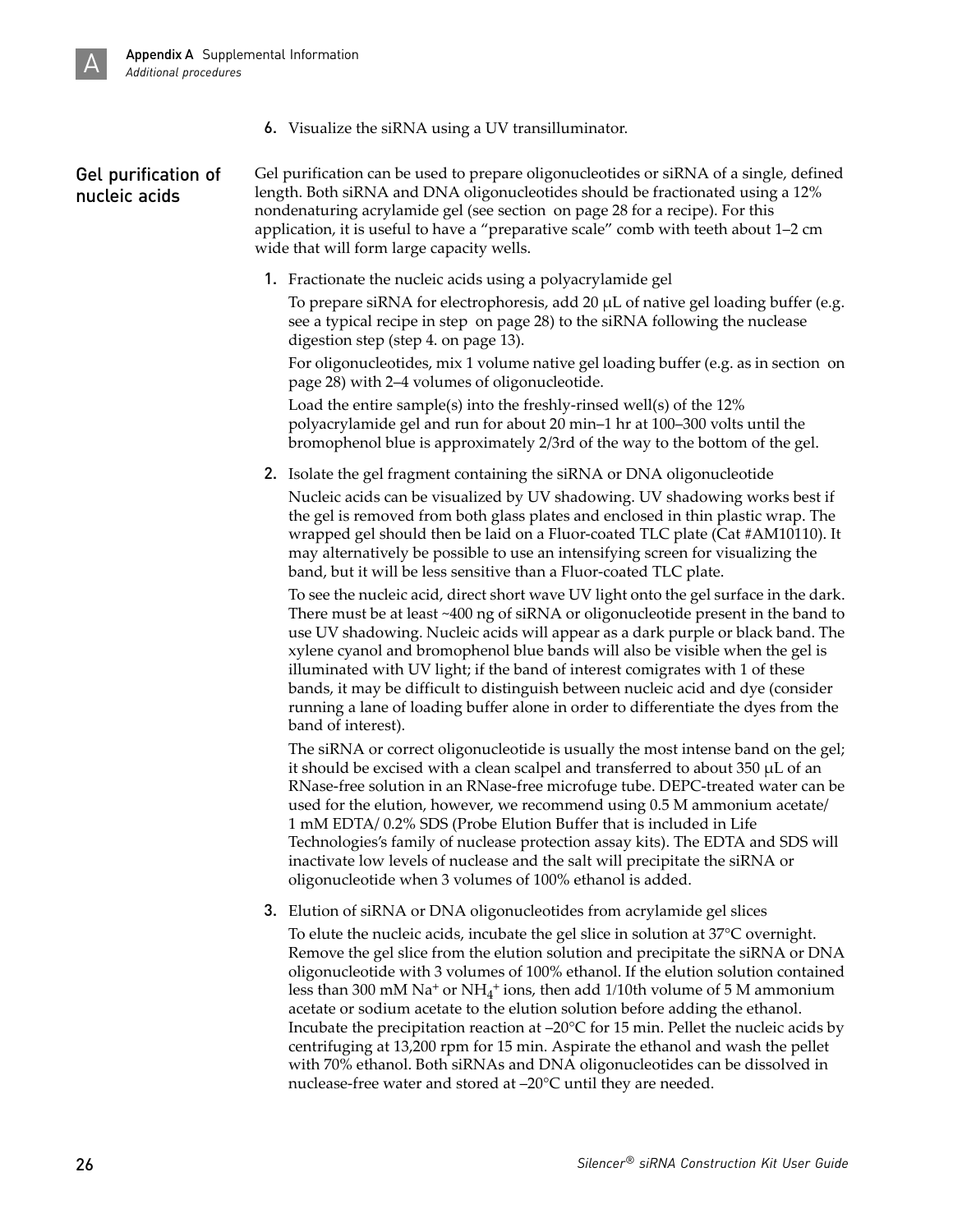<span id="page-26-0"></span>Assessing mammalian cells following siRNA transfection

Cells transfected with effective siRNAs exhibit a reduction in the amount of the targeted mRNA and the protein that it encodes. To assess whether siRNA-mediated gene silencing is occurring, levels of the target RNA or the target protein can be monitored. Life Technologies offers a comprehensive line of products for both RNA isolation and analysis. Please see section [Appendix A, "Supplemental Information" on](#page-24-0)  [page 25](#page-24-0) for a partial listing of Life Technologies products that can be used to assess gene silencing in cells transfected with siRNA made with this kit.

## <span id="page-26-1"></span>**Additional recipes**

<span id="page-26-2"></span>10X TBE TBE is generally used at 1X final concentration for preparing gels and/or for gel running buffer.

IMPORTANT! Do not treat TBE with diethylpyrocarbonate (DEPC).

| <b>Concentration</b> | <b>Component</b>    | for $1L$        |
|----------------------|---------------------|-----------------|
| 0.9 <sub>M</sub>     | Tris base           | 109q            |
| 0.9 <sub>M</sub>     | Boric Acid          | 55q             |
| $20 \text{ mM}$      | 0.5 M EDTA solution | $40 \text{ mL}$ |

Dissolve with stirring in about 850 mL nuclease-free water. Adjust the final volume to 1 L.

Alternatively, Life Technologies offers nuclease-free solutions of 10X TBE (Cat. nos. AM9863, AM9865) and ready-to-resuspend powdered 10X TBE packets (Cat. no. AM9864). Both are made from of ultrapure molecular biology grade reagents.

- <span id="page-26-3"></span>2% agarose gel • Melt 2 g of agarose in 90 mL of water to make 100 mL of gel solution. Typically this is done by putting the mixture in a flask and heating in a microwave. Swirl the mixture in the flask well as the agarose melts to obtain a uniform solution.
	- Allow the gel mixture to cool to ~60 $^{\circ}$ C, add 10 mL 10X TBE (for a final concentration of 1X), and swirl to mix well.
	- Pour the gel solution into the mold, place the comb, and allow the gel to solidify.
	- Place the gel in the gel tank and cover with 1X TBE, then remove the comb carefully.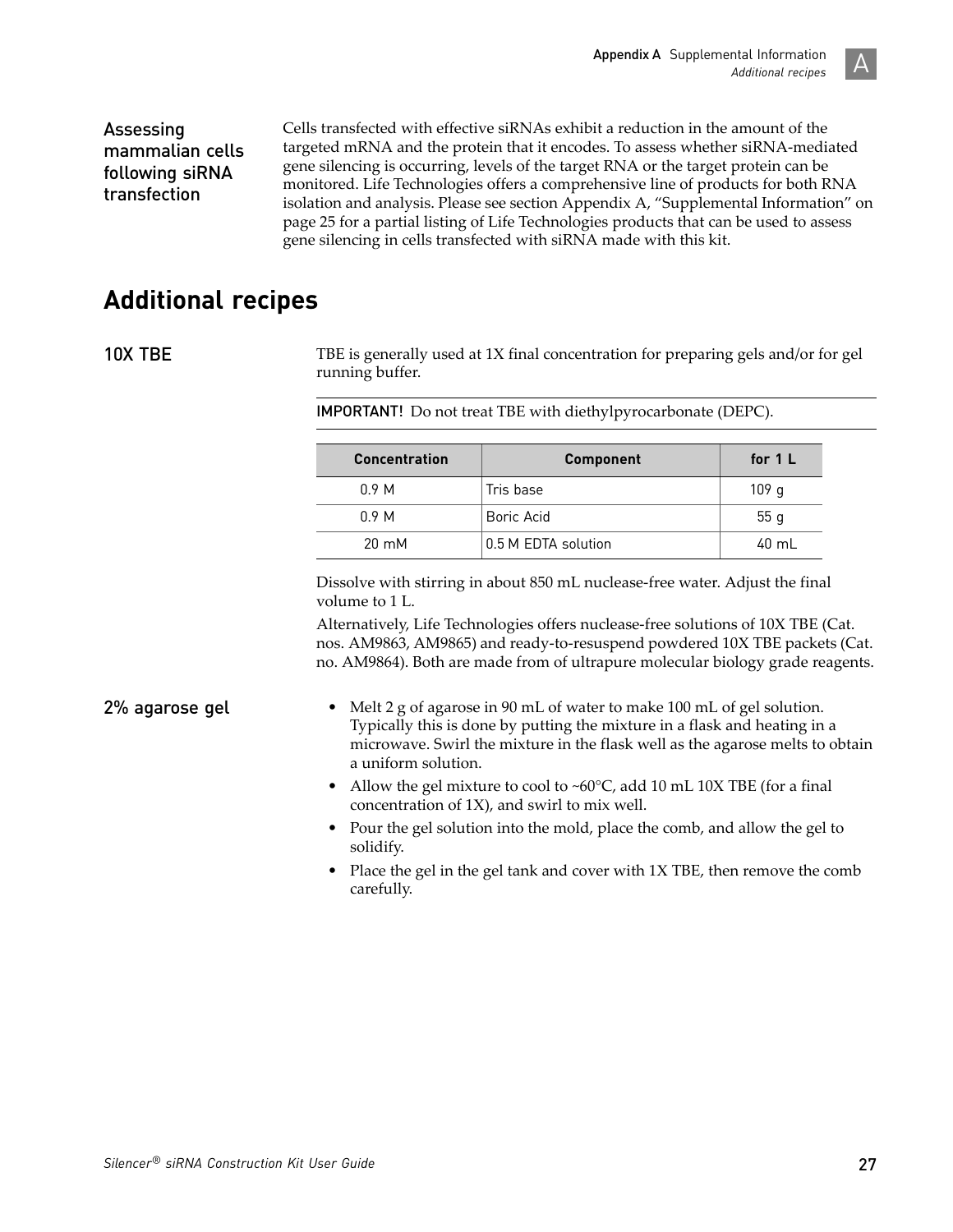

### <span id="page-27-0"></span>12% acrylamide gel

#### For 15 mL, enough for a 13 cm x 15 cm x 0.75 mm thick gel:

| Amount                 | <b>Component</b>                                   |
|------------------------|----------------------------------------------------|
| $1.5$ mL               | 10X TBE                                            |
| 4.5 ml                 | 40% acrylamide (acrylamide: bis acrylamide = 19:1) |
| 9 mL                   | water (double distilled, deionized)                |
| Stir to mix, then add: |                                                    |
| 150 µL                 | 10% ammonium persulfate                            |
| $15 \mu L$             | TFMFD                                              |

Mix briefly after adding the last 2 ingredients, and pour gel immediately.

### <span id="page-27-1"></span>Nondenaturing gel loading buffer

| Amount    | <b>Component</b> |
|-----------|------------------|
| 50%       | sucrose          |
| $0.25 \%$ | bromophenol blue |
| $0.25 \%$ | xylene cyanol    |

- <span id="page-27-2"></span>RNase-free water a. Add DEPC to 0.05% to double-distilled, deionized water (i.e. add 0.5 mL per liter of water).
	- b. Stir well, incubate several hours to overnight at 37°C or 42°C.
	- c. Autoclave 2 L or smaller volumes for at least 45 min. The scent of DEPC should be either not detectable or only very slightly detectable.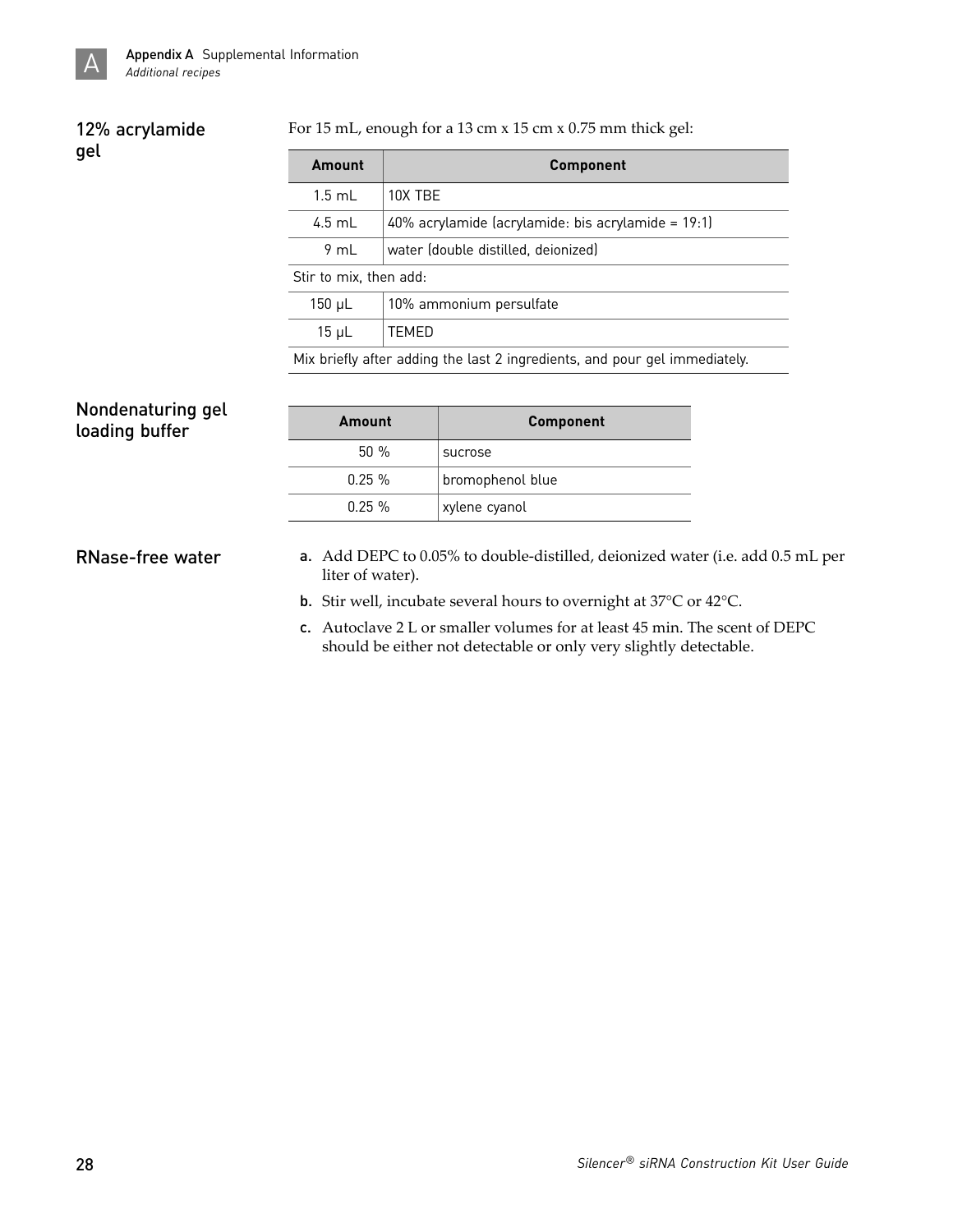

# <span id="page-28-0"></span>**Related products available from Life Technologies**

| RNaseZap <sup>®</sup>                   | RNase Decontamination Solution. RNaseZap <sup>®</sup> is simply sprayed, poured, or wiped<br>onto surfaces to instantly inactivate RNases. Rinsing twice with distilled water will                                                                                                                                                                                                                                                                                                                                                                                                                                                                                             |
|-----------------------------------------|--------------------------------------------------------------------------------------------------------------------------------------------------------------------------------------------------------------------------------------------------------------------------------------------------------------------------------------------------------------------------------------------------------------------------------------------------------------------------------------------------------------------------------------------------------------------------------------------------------------------------------------------------------------------------------|
| Cat. nos. AM9780, AM9782, AM9784        | eliminate all traces of RNase and RNaseZap®.                                                                                                                                                                                                                                                                                                                                                                                                                                                                                                                                                                                                                                   |
| Silencer <sup>®</sup> siRNAs            | Ambion <sup>®</sup> Silencer <sup>®</sup> Pre-designed siRNAs, Validated siRNAs, and siRNA Libraries<br>are designed with the most rigorously tested siRNA design algorithm in the<br>industry. Silencer <sup>®</sup> siRNAs are available for >100,000 human, mouse, and rat<br>targets from our searchable online database. Because of their carefully optimized<br>design, Silencer <sup>®</sup> siRNAs are very effective, and they are guaranteed to reduce<br>target mRNA levels by 70% or more. Furthermore, their exceptional potency<br>means that Silencer <sup>®</sup> siRNAs effectively induce RNAi at very low concentrations,<br>minimizing off-target effects. |
| Silencer® siRNA Transfection II Kit     | The Silencer® siRNA Transfection II Kit contains both siPORT™ NeoFX™ and                                                                                                                                                                                                                                                                                                                                                                                                                                                                                                                                                                                                       |
| Cat. no. AM1631                         | siPORT <sup>™</sup> Lipid Transfection Agents in addition to a well-characterized siRNA<br>targeting human, mouse, and rat GAPDH. This kit is ideal for developing an<br>optimal transfection protocol for your cells. Also included are a highly validated<br>non-targeting negative control siRNA and a detailed Protocol.                                                                                                                                                                                                                                                                                                                                                   |
| Negative Control siRNA and<br>Templates | Universal scrambled siRNA control sequences are available separately as either<br>prepared and tested siRNA or templates for use in the Silencer siRNA<br>Construction Kit. The scrambled controls have no significant homology to mouse,<br>rat, or human gene sequences and are ideal for use as negative controls in any<br>siRNA experiment.                                                                                                                                                                                                                                                                                                                               |
| Antibodies for siRNA Research           | For select Silencer® Control and Validated siRNAs, Life Technologies offers<br>corresponding antibodies for protein detection. These antibodies are ideal for<br>confirming mRNA knockdown results by analyzing concomitant protein levels.                                                                                                                                                                                                                                                                                                                                                                                                                                    |
| NorthernMax <sup>®</sup> Kits           | Ambion <sup>®</sup> NorthernMax <sup>®</sup> Kits: NorthernMax®, and NorthernMax-Gly®, combine                                                                                                                                                                                                                                                                                                                                                                                                                                                                                                                                                                                 |
| Cat. nos. AM1940, AM1946                | ultrasensitive, reliable Northern blot protocols with unsurpassed quality control to<br>ensure optimal results in less time.                                                                                                                                                                                                                                                                                                                                                                                                                                                                                                                                                   |
| <b>RPA III™</b>                         | Ribonuclease Protection Assay Kit for the detection and quantitation of mRNA.                                                                                                                                                                                                                                                                                                                                                                                                                                                                                                                                                                                                  |
| Cat. nos. AM1414, AM1415                | This kit incorporates Life Technologies exclusive one-tube format, for fast,<br>sensitive detection of RNA with no proteinase K or phenol extraction steps.                                                                                                                                                                                                                                                                                                                                                                                                                                                                                                                    |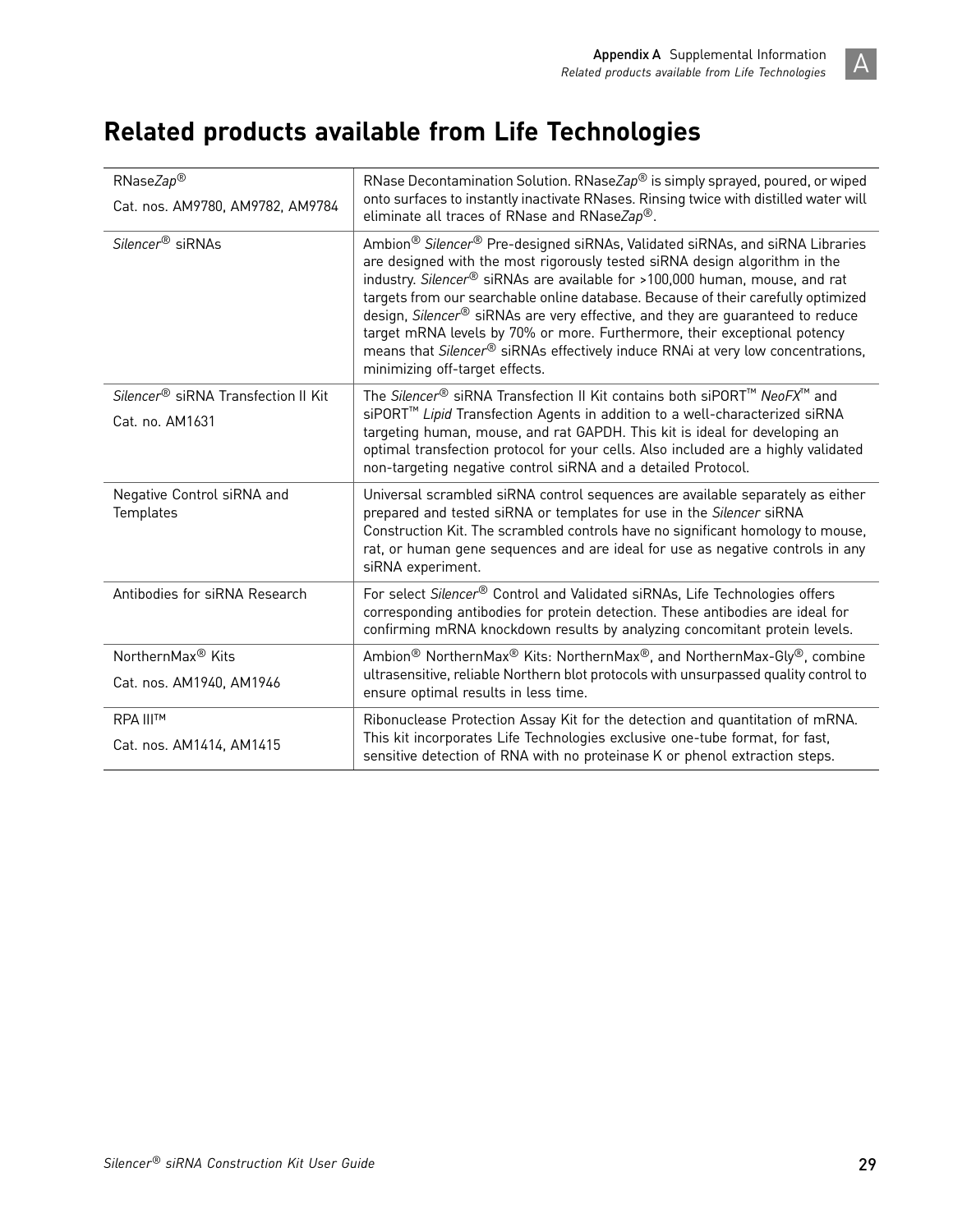

Appendix A Supplemental Information A *Related products available from Life Technologies*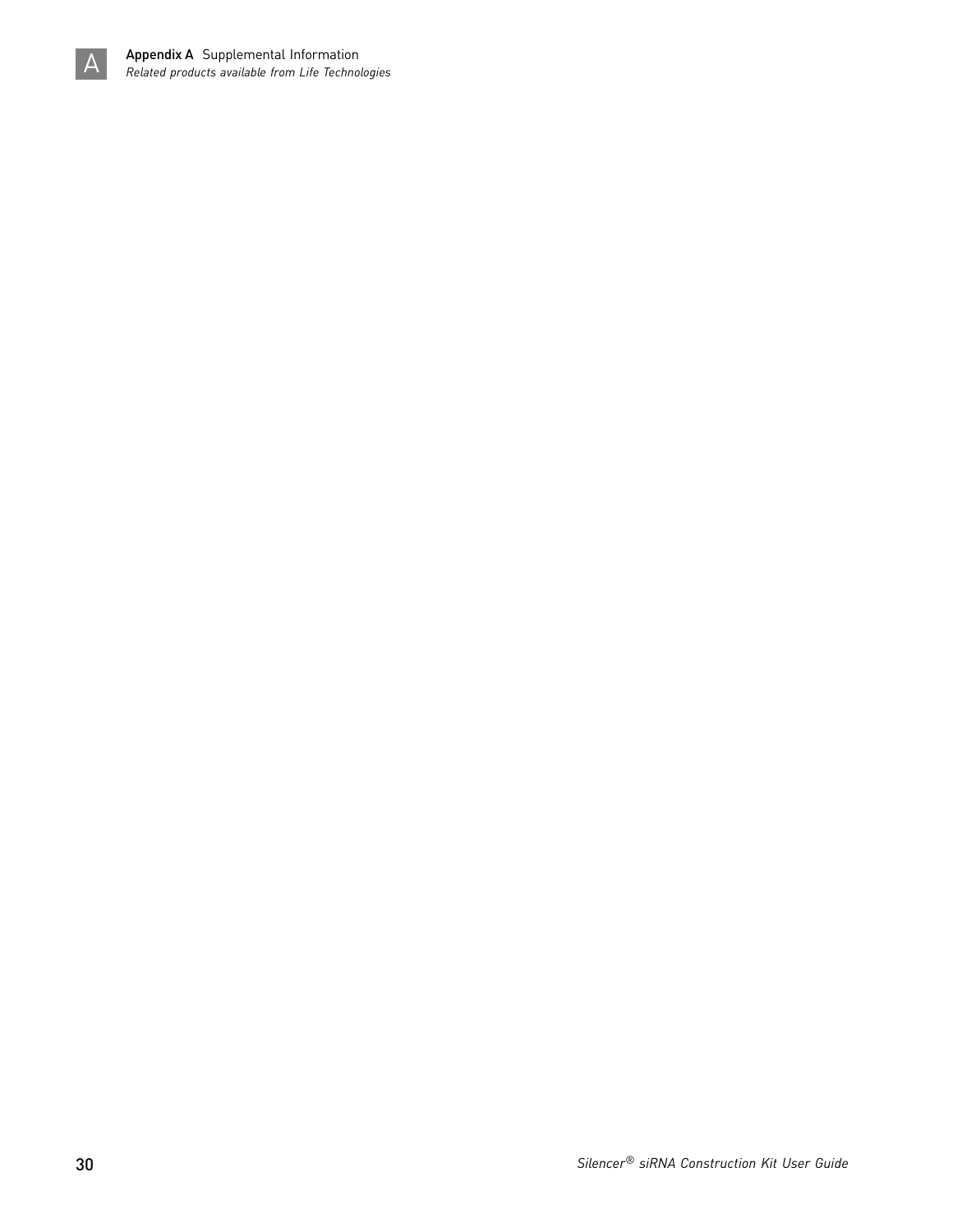# Safety

<span id="page-30-0"></span>

# <span id="page-30-1"></span>**Chemical safety**



**WARNING! GENERAL CHEMICAL HANDLING.** To minimize hazards,

ensure laboratory personnel read and practice the general safety guidelines for chemical usage, storage, and waste provided below, and consult the relevant SDS for specific precautions and instructions:

Read and understand the Safety Data Sheets (SDSs) provided by the chemical manufacturer before you store, handle, or work with any chemicals or hazardous materials. To obtain SDSs, see the "Documentation and Support" section in this document.

- **·** Minimize contact with chemicals. Wear appropriate personal protective equipment when handling chemicals (for example, safety glasses, gloves, or protective clothing).
- **·** Minimize the inhalation of chemicals. Do not leave chemical containers open. Use only with adequate ventilation (for example, fume hood).
- **·** Check regularly for chemical leaks or spills. If a leak or spill occurs, follow the manufacturer's cleanup procedures as recommended in the SDS.
- **·** Handle chemical wastes in a fume hood.
- **·** Ensure use of primary and secondary waste containers. (A primary waste container holds the immediate waste. A secondary container contains spills or leaks from the primary container. Both containers must be compatible with the waste material and meet federal, state, and local requirements for container storage.).
- **·** After emptying a waste container, seal it with the cap provided.
- **·** Characterize (by analysis if necessary) the waste generated by the particular applications, reagents, and substrates used in your laboratory.
- **·** Ensure that the waste is stored, transferred, transported, and disposed of according to all local, state/provincial, and/or national regulations.
- **· IMPORTANT!** Radioactive or biohazardous materials may require special handling, and disposal limitations may apply.

## <span id="page-30-2"></span>**Biological hazard safety**



**WARNING! Potential Biohazard.** Depending on the samples used on this instrument, the surface may be considered a biohazard. Use appropriate decontamination methods when working with biohazards.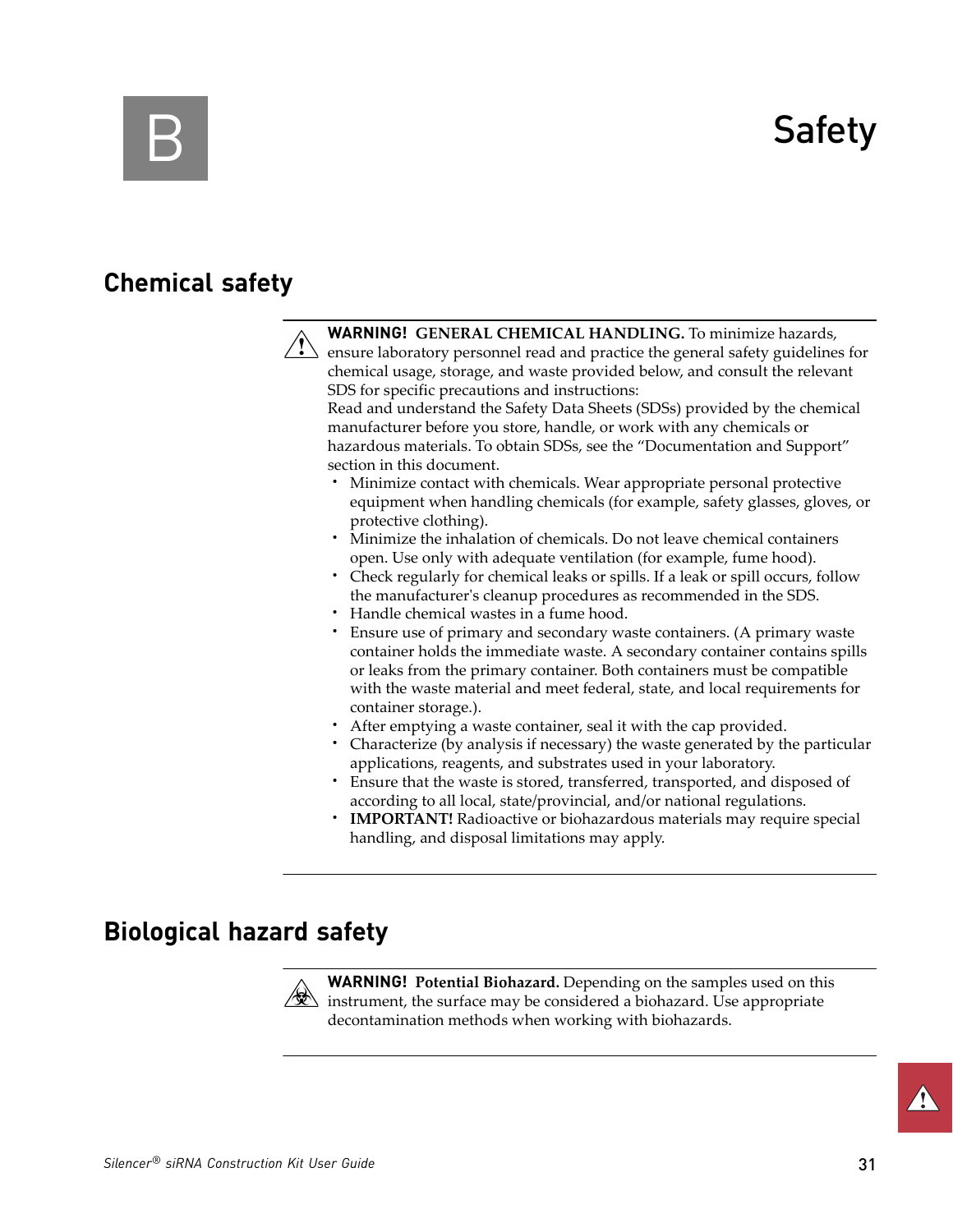

**WARNING! BIOHAZARD.** Biological samples such as tissues, body fluids, infectious agents, and blood of humans and other animals have the potential to transmit infectious diseases. Follow all applicable local, state/provincial, and/or national regulations. Wear appropriate protective equipment, which includes but is not limited to: protective eyewear, face shield, clothing/lab coat, and gloves. All work should be conducted in properly equipped facilities using the appropriate safety equipment (for example, physical containment devices). Individuals should be trained according to applicable regulatory and company/ institution requirements before working with potentially infectious materials. Read and follow the applicable guidelines and/or regulatory requirements in the following:

In the U.S.:

- **·** U.S. Department of Health and Human Services guidelines published in Biosafety in Microbiological and Biomedical Laboratories found at: **[www.cdc.gov/biosafety](http://www.cdc.gov/biosafety)**
- **·** Occupational Safety and Health Standards, Bloodborne Pathogens (29 CFR§1910.1030), found at:
	- **[www.access.gpo.gov/nara/cfr/waisidx\\_01/ 29cfr1910a\\_01.html](http://www.access.gpo.gov/nara/cfr/waisidx_01/29cfr1910a_01.html)**
- **·** Your company's/institution's Biosafety Program protocols for working with/ handling potentially infectious materials.
- **·** Additional information about biohazard guidelines is available at: **[www.cdc.gov](http://www.cdc.gov)**
- In the EU:
- **·** Check local guidelines and legislation on biohazard and biosafety precaution and refer to the best practices published in the World Health Organization (WHO) Laboratory Biosafety Manual, third edition, found at: **[www.who.int/](http://www.who.int/csr/resources/publications/biosafety/WHO_CDS_CSR_LYO_2004_11/en/)  [csr/resources/publications/biosafety/WHO\\_CDS\\_CSR\\_LYO\\_2004\\_11/en/](http://www.who.int/csr/resources/publications/biosafety/WHO_CDS_CSR_LYO_2004_11/en/)**

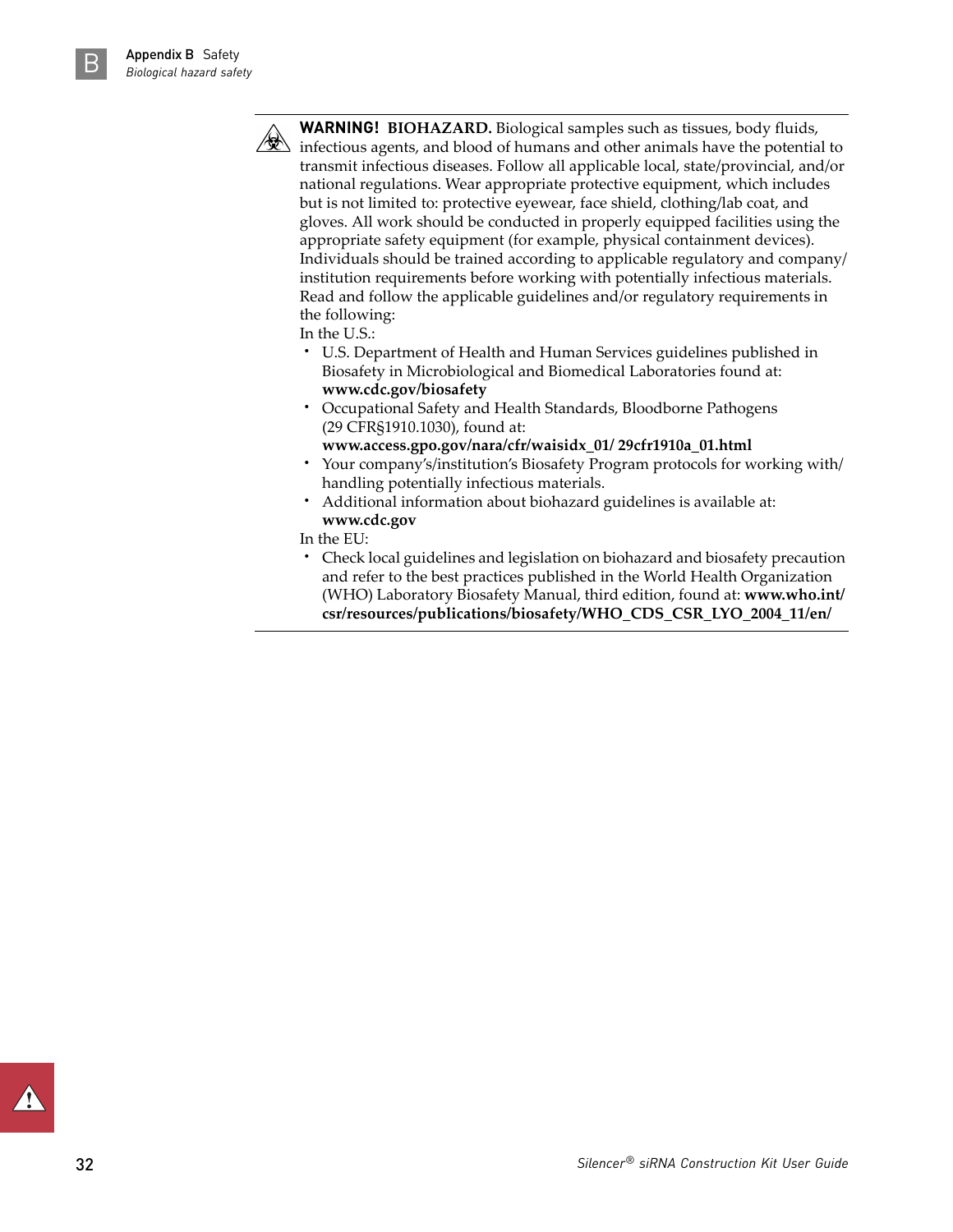# <span id="page-32-0"></span>Documentation and Support

## <span id="page-32-1"></span>**Obtaining SDSs**

Safety Data Sheets (SDSs) are available from **[www.lifetechnologies.com/support](http://www.lifetechnologies.com/support)**

Note: For the SDSs of chemicals not distributed by Life Technologies, contact the chemical manufacturer.

## <span id="page-32-2"></span>**Obtaining support**

For the latest services and support information for all locations, go to:

#### **[www.lifetechnologies.com/support](http://www.lifetechnologies.com/support)**

At the website, you can:

- Access worldwide telephone and fax numbers to contact Technical Support and Sales facilities
- Search through frequently asked questions (FAQs)
- Submit a question directly to Technical Support (**techsupport@lifetech.com**)
- Search for user documents, SDSs, vector maps and sequences, application notes, formulations, handbooks, certificates of analysis, citations, and other product support documents
- Obtain information about customer training
- Download software updates and patches

### <span id="page-32-3"></span>**Limited product warranty**

[Life Technologies Corporation and/or its affiliate\(s\) warrant their products as set forth](goto:www.lifetechnologies.com/termsandconditions)  in the Life Technologies' General Terms and Conditions of Sale found on Life [Technologies' website at](goto:www.lifetechnologies.com/termsandconditions) **[www.lifetechnologies.com/termsandconditions](http://www.lifetechnologies.com/termsandconditions)**[. If you have](www.lifetechnologies.com/support)  [any questions, please contact Life Technologies at](www.lifetechnologies.com/support) **[www.lifetechnologies.com/support](http://www.lifetechnologies.com/support)**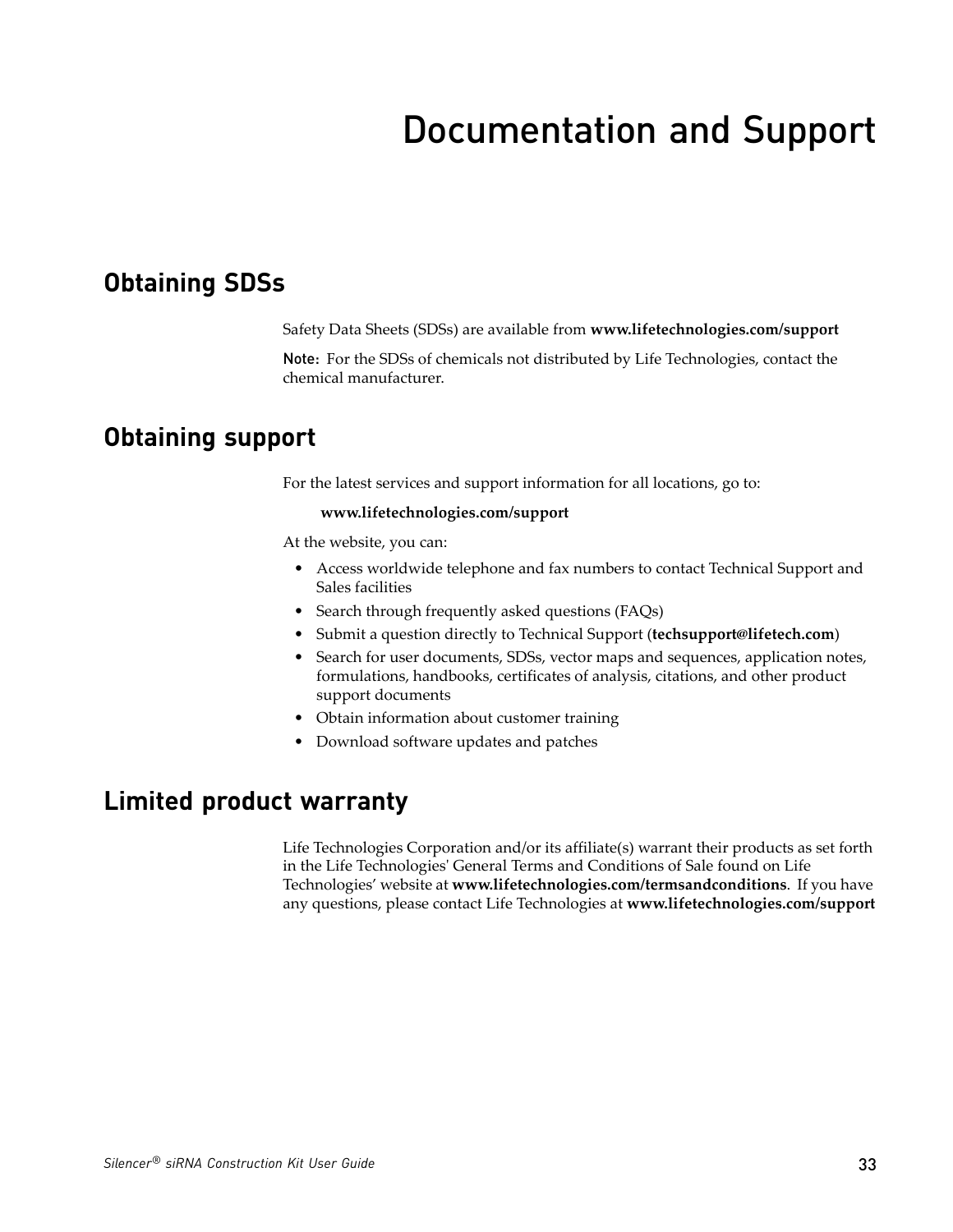Documentation and Support *Limited product warranty*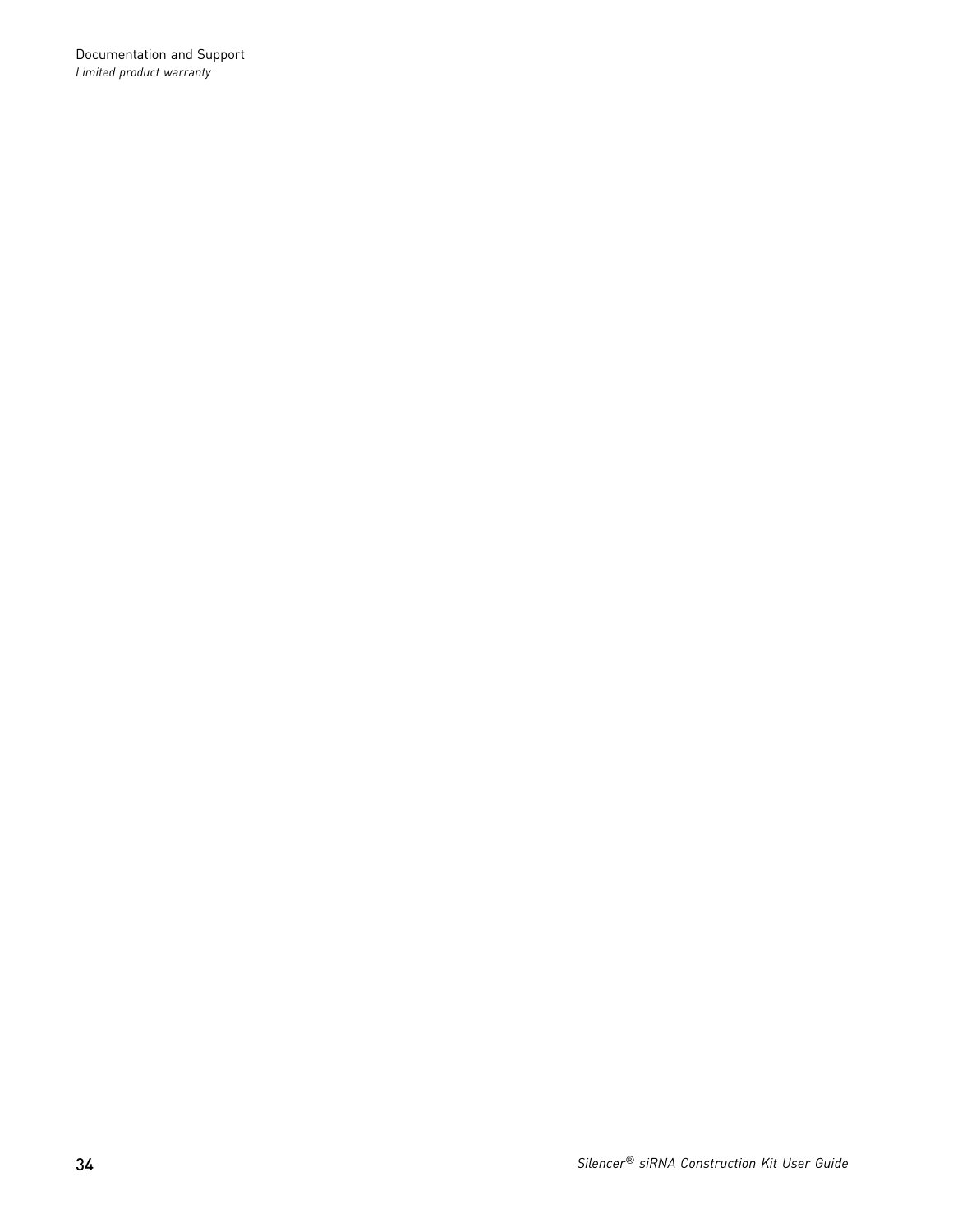# Bibliography

<span id="page-34-0"></span>Ausubel FM, Brent R, Kingston RE, Moore DD, Seidman JG, Smith JA and Strohl K, eds. (1987) Current Protocols in Molecular Biology, New York, New York: John Wiley & Sons.

Bernstein E, Caudy AA, Hammond SM, Hannon GJ (2001) Role for a bidentate ribonuclease in the initiation step of RNA interference. *Nature* **409**: 363–366.

Brown D, Jarvis R, Pallotta V, Byrom M, and Ford L (2002) RNA interference in mammalian cell culture: design, execution and analysis of the siRNA effect. *Life Technologies TechNotes* **9(1)**.

Caplen NJ, Parrish S, Imani F, Fire A, and Morgan RA (2001) Specific inhibition of gene expression by small double-stranded RNAs in invertebrate and vertebrate systems. *Proc Natl Acad Sci USA* **98**: 9742–9747.

Elbashir SM, Harborth J, Lendeckel W, Yalcin A, Weber K, Tuschl T (2001) Duplexes of 21-nucleotide RNAs mediate RNA interference in cultured mammalian cells. *Nature* **411**: 494–498.

Elbashir SM, Martinez J, Patkaniowska A, Lendeckel W, Tuschl T (2001) Functional anatomy of siRNAs for mediating efficient RNAi in Drosophila melanogaster embryo lysate, *EMBO J* **20**(23): 6877–88.

Grishok A, Pasquinelli AE, Conte D, Li N, Parrish S, Ha I, Baillie DL, Fire A, Ruvkin G, Mello CC (2001) Genes and mechanisms related to RNA interference regulate expression of the small temporal rnas that control *C. elegans* developmental timing. *Cell* **106**: 23–34.

Hamilton AJ and Baulcombe DC (1999) A species of small antisense RNA in posttranscriptional gene silencing in plants. *Science* **286**: 950–952.

Hammond SM, Boettcher S, Caudy AA, Kobayashi R, Hannon GJ (2001) Argonaute2, a link between genetic and biochemical analyses of RNAi. Science **293**: 1146–1150.

Hutvagner G, McLachlan J, Pasquinelli AE, Balint E, Tuschl T, and Zamore PD (2001) A cellular function for the RNA-interference enzyme Dicer in the maturation of the let-7 small temporal RNA. *Science* **293**: 834–838.

Jarvis R, and Ford L (2001) The siRNA target site is an important parameter for inducing RNAi in human cells. *Ambion TechNotes* **8(5)**.

Jensen S, Gassama MP, Heidmann T (1999) Taming of transposable elements by homology-dependent gene silencing. *Nat Genet* **21**: 209–212.

Ketting RF, Haverkamp TH, van Luenen HG, Plasterk RH (1999) *mut-7* of *C. elegans*, required for transposon silencing and RNA interference, is a homolog of Werner Syndrome helicase and RNase D *Cell* **99**: 133–41.

Knight SW and Bass BL (2001) A role for the RNase III enzyme DCR-1 in RNA interference and germ line development in *Caenorhabditis elegans. Science* **2**: 2269–2271.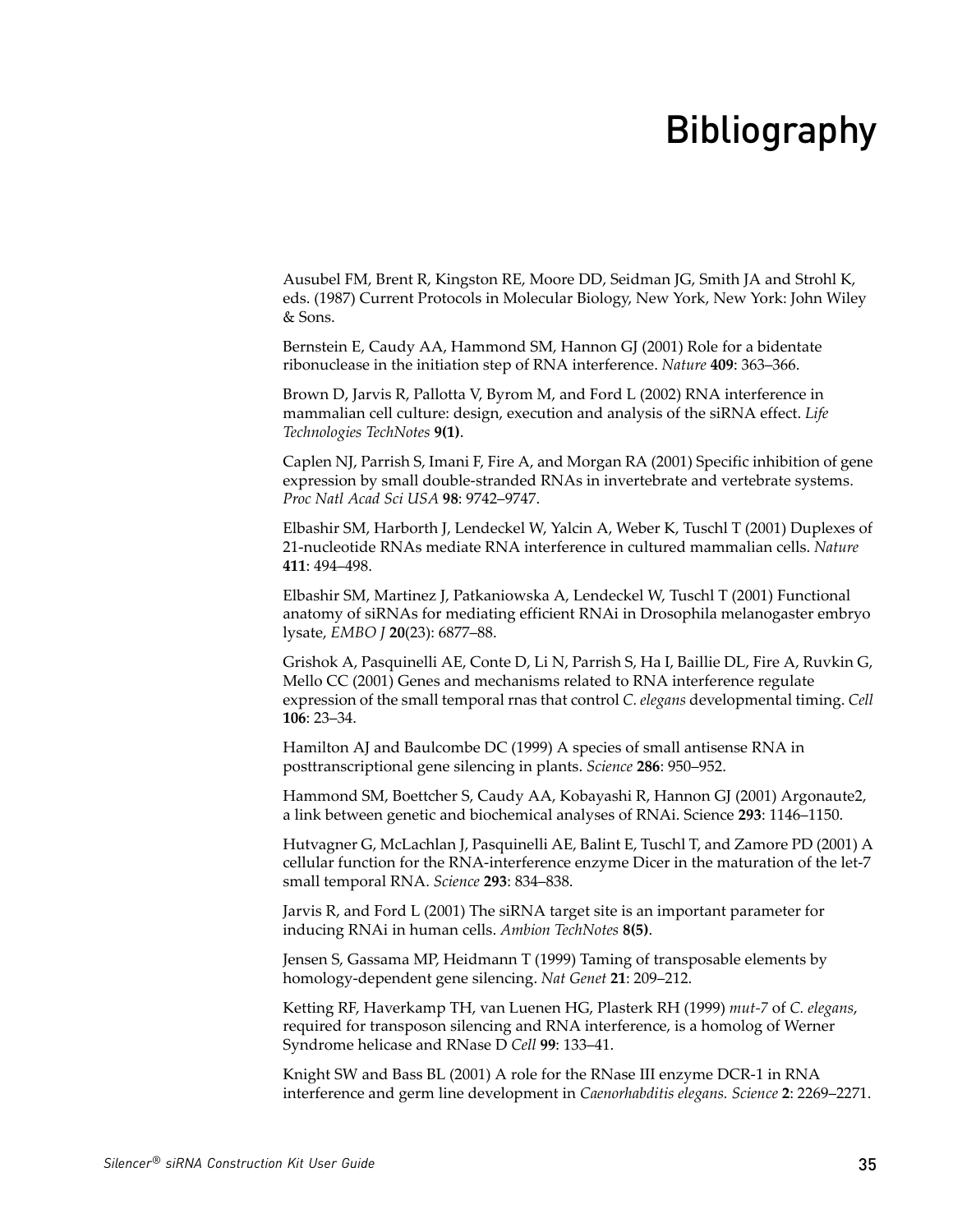Manche L, Green SR, Schmedt C, and Mathews MB (1992) Interactions between double-stranded RNA regulators and the protein kinase DAI. Mol Cell Biol **12**: 5238– 5248.

Milligan JF, Groebe DR, Witherell GW, and Uhlenbeck OC (1987) Oligoribonucleotide synthesis using T7 RNA polymerase and synthetic DNA templates. Nucl Acids Res. 15: 8783–8798.

Minks MA, West DK, Benvin S, Baglioni C (1979) Structural requirements of doublestranded RNA for the activation of 2',5'-oligo(A) polymerase and protein kinase of interferon-treated HeLa cells. J Biol Chem **254**: 10180–10183.

Ratcliff FG, MacFarlane SA, Baulcombe DC (1999) Gene silencing without DNA: RNAmediated cross-protection between viruses. *Plant Cell* **11**: 1207–1216.

Sharp PA (2001) RNA interference—2001. Genes Dev **15**: 485–490.

Stark GR, Kerr IM, Williams BR, Silverman RH, Schreiber RD (1998) How cells respond to interferons. Ann Rev Biochem **67**: 227–264.

Tabara H, Sarkissian M, Kelly WG, Fleenor J, Grishok A, Timmons L, Fire A, Mello CC (1999) The *rde-1* gene, RNA interference, and transposon silencing in *C. elegans*. *Cell* **99**: 123–132.

Zamore PD, Tuschl T, Sharp PA, Bartel DP (2000) RNAi: double-stranded RNA directs the ATP-dependent cleavage of mRNA at 21 to 23 nucleotide intervals. *Cell* **101**: 25–33.